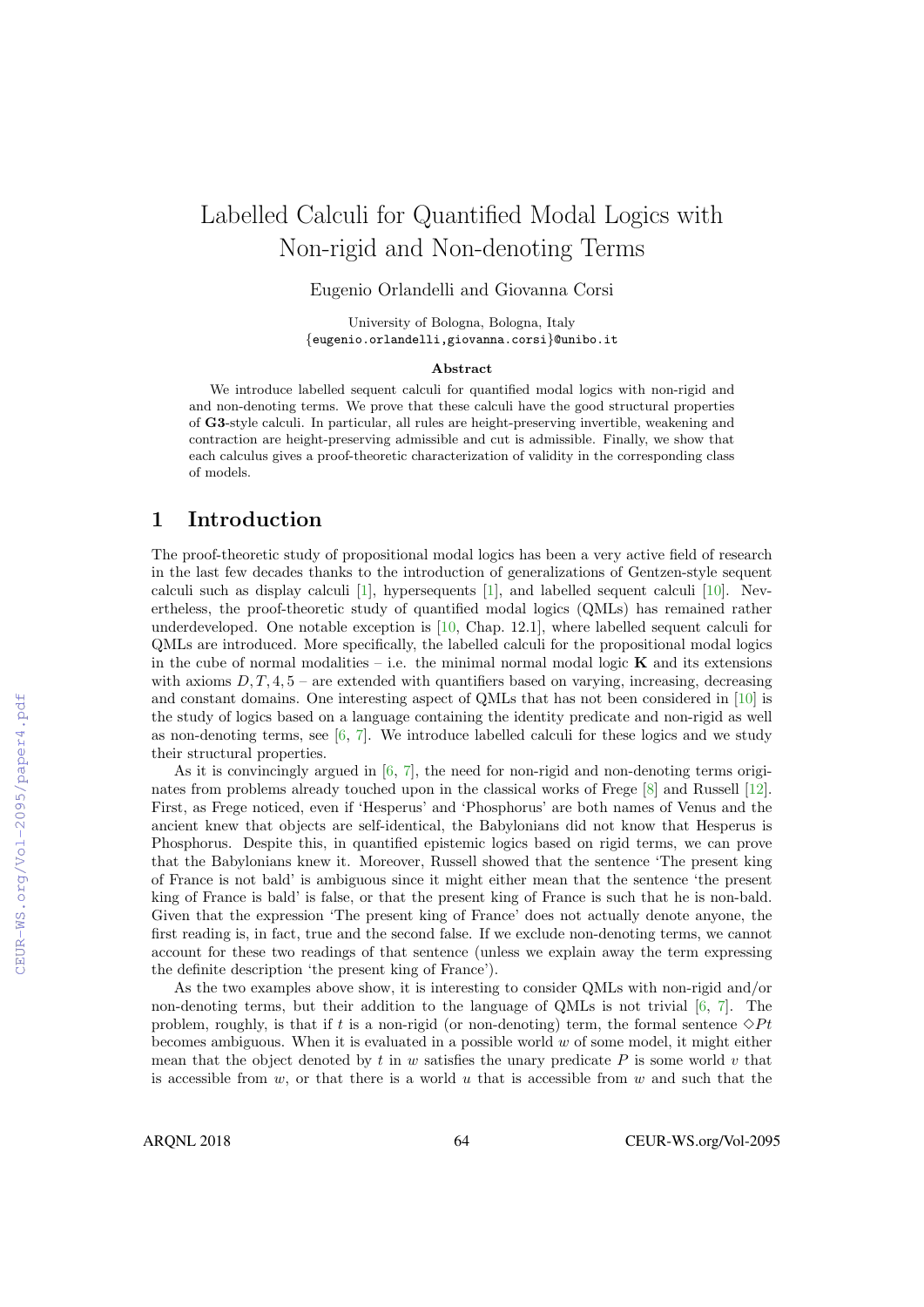formal sentence  $Pt$  is true therein. For rigid terms these two readings are equivalent. For nonrigid terms neither reading entails the other, and, therefore, we need some scoping mechanism to disambiguate the formula  $\Diamond Pt$ . The solution proposed in [6, 7] is that of extending the language with the operator of predicate abstraction  $\lambda$ . The two readings of  $\Diamond Pt$  can thus be expressed, respectively, by the (semantically independent) formal sentences:

$$
\lambda x. \diamond P x.t \quad \text{and} \quad \diamond (\lambda x. P x.t) . \tag{1}
$$

We will extend the labelled sequent calculi for QMLs presented in [10] to handle non-rigid and non-denoting terms based on the predicate abstraction operator  $\lambda$ . We will study the structural properties of these extensions, and we will show that, as for the calculi in [10], all the rules of inference are height-preserving invertible, the structural rules of weakening and contraction are height-preserving admissible, and the rule of cut is admissible. Finally, we will prove that each calculus considered characterizes validity in the appropriate class of models.

The paper is organized as follows. Section 2 sketches the labelled calculi for QMLs presented in [10]. In particular, the language and semantics of QMLs without non-rigid and non-denoting terms are introduced in Section 2.1. Labelled calculi for these logics and their main metatheoretical properties are outlined in Section 2.2. In Section 3, we extend the labelled approach to QMLs with identity and non-rigid and non-denoting terms. We once again start by outlining the syntax and the semantics (Section 3.1). Then, we introduce labelled calculi for these logics (Section 3.2), and we prove: (i) that they have the good structural properties that are distinctive of G3-style calculi (Section 3.2.1) and (ii) that they are sound and complete with respect to the appropriate classes of quantified modal models (Section 3.2.2). We conclude in Section 4.

# 2 Quantified Modal Logics without Individual Constants

In this section, we present QMLs based on a varying domain semantics defined over a signature not containing individual constants nor the identity symbol, and we present labelled calculi for these logics. Apart from some minor adjustment, the semantics is as in [7, Chap. 4.7], and the calculi are as in [10, Chap. 12.1]. This section is needed to make the paper self-contained and it might be skipped by readers already familiar with QMLs and labelled calculi.

### 2.1 Syntax and Semantics

Let S be a signature containing, for every  $n \in \mathbb{N}$ , an at most denumerable set of *n*-ary predicate letters  $P_1^n, P_2^n, \ldots$ ; let  $VAR$  be an infinite set of variables  $x_1, x_2, \ldots$ ; and let the primitive logical symbols be  $\neg, \wedge, \forall, \Box$ . The language  $\mathscr L$  is given by the grammar:

$$
A ::= P^{n}y_{1}, \ldots, y_{n} \mid \neg A \mid A \land A \mid \forall y A \mid \Box A \tag{L}
$$

where  $P_n \in \mathcal{S}$  and  $y, y_1, \ldots, y_n \in VAR$ . In this paper we use the following metavariables:

- $P, Q, R$  for predicate letters;
- $x, y, z$  for variables;
- p, q, r for atomic formulas;
- $A, B, C$  for formulas.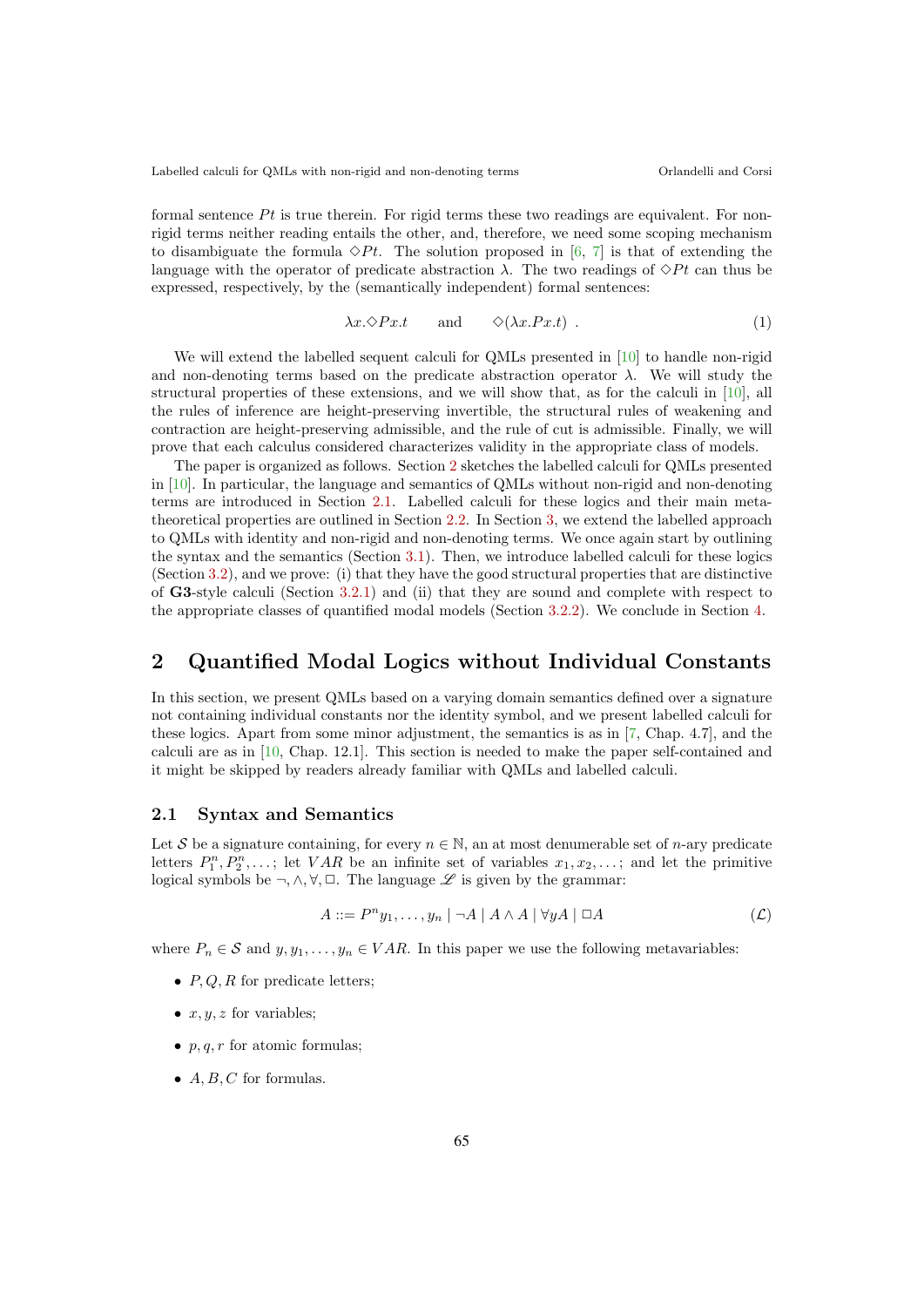We follow the standard conventions for parentheses. The formulas  $\bot$ ,  $\top$ ,  $A \lor B$ ,  $A \supset B$ ,  $\exists yA$ , and  $\Diamond A$  are defined as expected. The notions of free and bound occurrences of a variable in a formula are the usual ones. Given a formula A, we use  $A[y/x]$  to denote the formula obtained by replacing each free occurrence of x in A with an occurrence of y, provided that y is free for x in  $A$  – i.e., if no one of the new occurrences of y would be bound by a quantifier. The weight of a formula is the number of nodes of its generation tree.

A *model* (over the signature  $S$ ) is a tuple:

$$
\mathcal{M} = \langle \mathcal{W}, \mathcal{R}, \mathcal{D}, \mathcal{V} \rangle \tag{2}
$$

where

- $W \neq \emptyset$  is a nonempty set of (possible) worlds (to be denoted by  $w, v, u \dots$ );
- $\mathcal{R} \subseteq \mathcal{W} \times \mathcal{W}$  is a binary *accessibility relation* between worlds;
- $\mathcal{D}: \mathcal{W} \longrightarrow 2^D$  is a function mapping each world to a possibly empty set of objects  $D_w$ (its *domain*), where  $D = \bigcup_{w \in \mathcal{W}} D_w$  is nonempty and disjoint from  $\mathcal{W}$ ;
- $V : S \times W \longrightarrow 2^{D^n}$  is an *interpretation* function mapping, at each world w, each n-ary predicate  $P(\in \mathcal{S})$  to a subset of  $D^n$ .

Given a model  $M = \langle W, R, D, V \rangle$ , an assignment (over M) is a function  $\sigma : VAR \longrightarrow D$ mapping each variable  $x$  to an element of the union of the domains of the model. Moreover, for  $a \in D$ ,  $\sigma^{x \triangleright a}$  denotes the assignment behaving like  $\sigma$  save for x that is mapped to the object a.

**Definition 1** (Satisfaction). Given a model  $\mathcal{M}$ , an assignment  $\sigma$  over it, and a world w of that model, we define the notion of *satisfaction* of an  $\mathscr L$ -formula A as follows:

|                                                | $\sigma \models_w^{\mathscr{M}} Px_1, \ldots x_n$ iff $\langle \sigma(x_1), \ldots, \sigma(x_n) \rangle \in \mathcal{V}(P, w)$ |
|------------------------------------------------|--------------------------------------------------------------------------------------------------------------------------------|
| $\sigma \models^{\mathscr{M}}_{w} \neg B$      | iff $\sigma \not\models_{w}^{\mathscr{M}} B$                                                                                   |
| $\sigma \models_{w}^{\mathscr{M}} B \wedge C$  | iff $\sigma \models_{w}^{\mathcal{M}} B$ and $\sigma \models_{w}^{\mathcal{M}} C$                                              |
| $\sigma \models^{\mathscr{M}}_{w} \forall x B$ | iff for all $a \in D_w$ , $\sigma^{x \triangleright a} \models_w^{\mathscr{M}} B$                                              |
| $\sigma \models_{w}^{\mathscr{M}} \Box B$      | iff for all $v \in \mathcal{W}$ , $w\mathcal{R}v$ implies $\sigma \models_{v}^{\mathcal{M}} B$                                 |
|                                                |                                                                                                                                |

The notions of truth in a world w of a model  $(\models_{w}^{\mathscr{M}} A)$ , truth in a model  $(\models^{\mathscr{M}} A)$ , and *validity in a class of models*  $(C \models A)$  are defined as usual.

As it is well known, some notable formulas, such as the Barcan Formulas, are valid in classes of models defined by properties of the accessibility relation and/or of the domains. By an  $\mathscr{L}$ logic Q.L we mean the set of all  $\mathscr{L}$ -formulas that are valid in a class of models defined by some combination of the properties given in Table 1. We use standard names for  $\mathscr{L}\text{-logics}$  – e.g., Q.K stands for the set of  $\mathscr{L}$ -formulas valid in the class of all models, and Q.S4⊕BF stands for the set of  $\mathscr{L}$ -formulas valid in the class of all reflexive and transitive models with decreasing domains. We say that M is a model for **Q.L** whenever  $\models M A$  for all  $A \in \mathbf{Q}.\mathbf{L}$ .

## 2.2 Labelled Sequent Calculi

Labelled sequent calculi for  $\mathscr{L}$ -logics have been introduced in [10, Chap. 12.1]. These calculi are based on an extension of the modal language in order to internalize the semantics of QMLs as follows. First of all, we introduce a set LAB of fresh variables, called labels. Labels will be denoted by  $w, v, u, \ldots$  and will be used to represent worlds. Then, we extend the set of formulas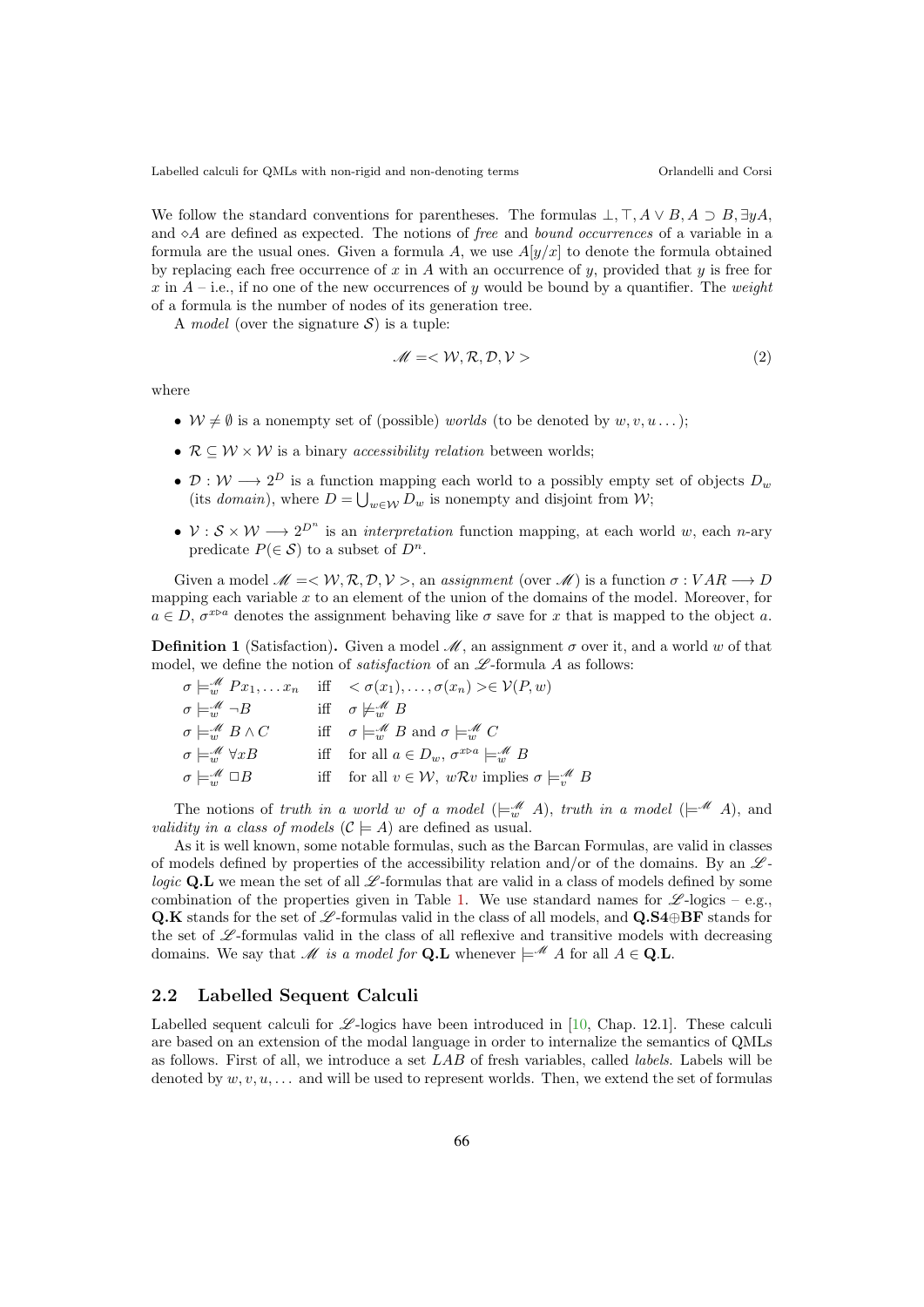| $T := \Box A \supset A$                            | reflexivity:= $\forall w \in \mathcal{W}(w\mathcal{R}w)$                                                      |
|----------------------------------------------------|---------------------------------------------------------------------------------------------------------------|
| $D := \Box A \supset \Diamond A$                   | seriality:= $\forall w \in W \exists u \in W(w \mathcal{R} u)$                                                |
| $4 := \Box A \supset \Box \Box A$                  | transitivity:= $\forall w, v, u \in W(wRv \wedge vRu \supset wRu)$                                            |
| $5 := \Diamond A \supset \Box \Diamond A$          | Euclideaness:= $\forall w, v, u \in W(wRv \wedge wRu \supset vRu)$                                            |
| $NE := \forall x A \supset \exists x A$            | nonempty domains:= $\forall w \in W \exists a \in D (a \in D_w)$                                              |
| $UI := \forall x A \supset A[y/x]$                 | constant domains:= $\forall w \in W \forall a \in D (a \in D_w)$                                              |
| $CBF := \Box \forall x A \supset \forall x \Box A$ | increasing domains:= $\forall w, v \in W \forall a \in D (a \in D_w \land w \mathcal{R} v \supset a \in D_v)$ |
| $BF := \forall x \Box A \supset \Box \forall x A$  | decreasing domains:= $\forall w, v \in W \forall a \in D (a \in D_v \land w \mathcal{R} v \supset a \in D_w)$ |
|                                                    |                                                                                                               |

Table 1: Modal axioms and corresponding semantic properties

by adding atomic formulas of shape  $x \in w$  – expressing that (the object assigned to) x is in the domain of quantification of (the world represented by)  $w$  – and of shape  $w\mathscr{R}v$  – expressing that v is accessible from w. Lastly, we replace each  $\mathscr{L}$ -formula A with the labelled formulas w: A – expressing that  $A$  holds at  $w$ . A *labelled sequent* is an expression:

 $\Omega: \Gamma \Rightarrow \Delta$ 

where  $\Omega$  is a multiset of atomic formulas of shape  $x \in w$  or  $w\mathcal{R}v$ , and  $\Gamma$  and  $\Delta$  are multisets of labelled formulas. Given a formula E of this extended language,  $E[w/v]$  is the formula obtained by substituting each occurrence of v in E with an occurrence of w. Substitution of variables is extended to formulas of the extended language as expected, and both kinds of substitution are extended to sequents by applying them componentwise.

The rules of the calculus  $G3Q.K$ , for the minimal  $\mathscr{L}$ -logic Q.K, are given in Table 2. For each logic  $Q.L$  extending  $Q.K$ , the calculus  $G3Q.L$  is obtained by extending  $G3Q.K$  with the non-logical rules of Table 3 that express proof-theoretically the semantic properties that define Q.L (cf. Table 1). Whenever a calculus contains rule Eucl, it contains also all its contracted instances Eucl<sup>c</sup>. Observe that  $CBF$  ( $BF$ ) is not derivable in calculi where rule Incr (Decr) is not primitive nor admissible (given Proposition 2.8, this can be checked semantically).

A G3Q.L-derivation of a sequent  $\Omega; \Gamma \Rightarrow \Delta$  is a tree of sequents, whose leaves are initial sequents, whose root is  $\Omega; \Gamma \Rightarrow \Delta$ , and which grows according to the rules of **G3Q.L**. As usual, we consider only derivations of *pure sequents*  $-$  i.e., sequents where no variable has both free and bound occurrences. The *height* of a **G3Q.L**-derivation is the number of nodes of its longest branch. We say that  $\Omega: \Gamma \Rightarrow \Delta$  is **G3Q.L**-derivable (with height n), and we write **G3Q.L**  $\vdash^{(n)} \Omega; \Gamma \Rightarrow \Delta$ , if there is a **G3Q.L**-derivation (of height at most n) of  $\Omega; \Gamma \Rightarrow \Delta$ . A rule is said to be (height-preserving) admissible in G3Q.L, if, whenever its premisses are **G3Q.L-derivable** (with height at most n), also its conclusion is **G3Q.L-derivable** (with height at most n). In each rule depicted in Tables 2 and 3,  $\Omega$ ,  $\Gamma$  and  $\Delta$  are called *contexts*, the formulas occurring in the conclusion are called principal, and the formulas occurring in the premisses only are called active.

The following proposition presents the main meta-theoretical properties of G3Q.L. The proofs can be found in [10, Chap. 12.1].

## Proposition 2 (Properties of G3Q.L).

1. Sequents of shape  $\Omega; w : A, \Gamma \Rightarrow \Delta, w : A$  (with A non-atomic) are **G3Q.L**-derivable.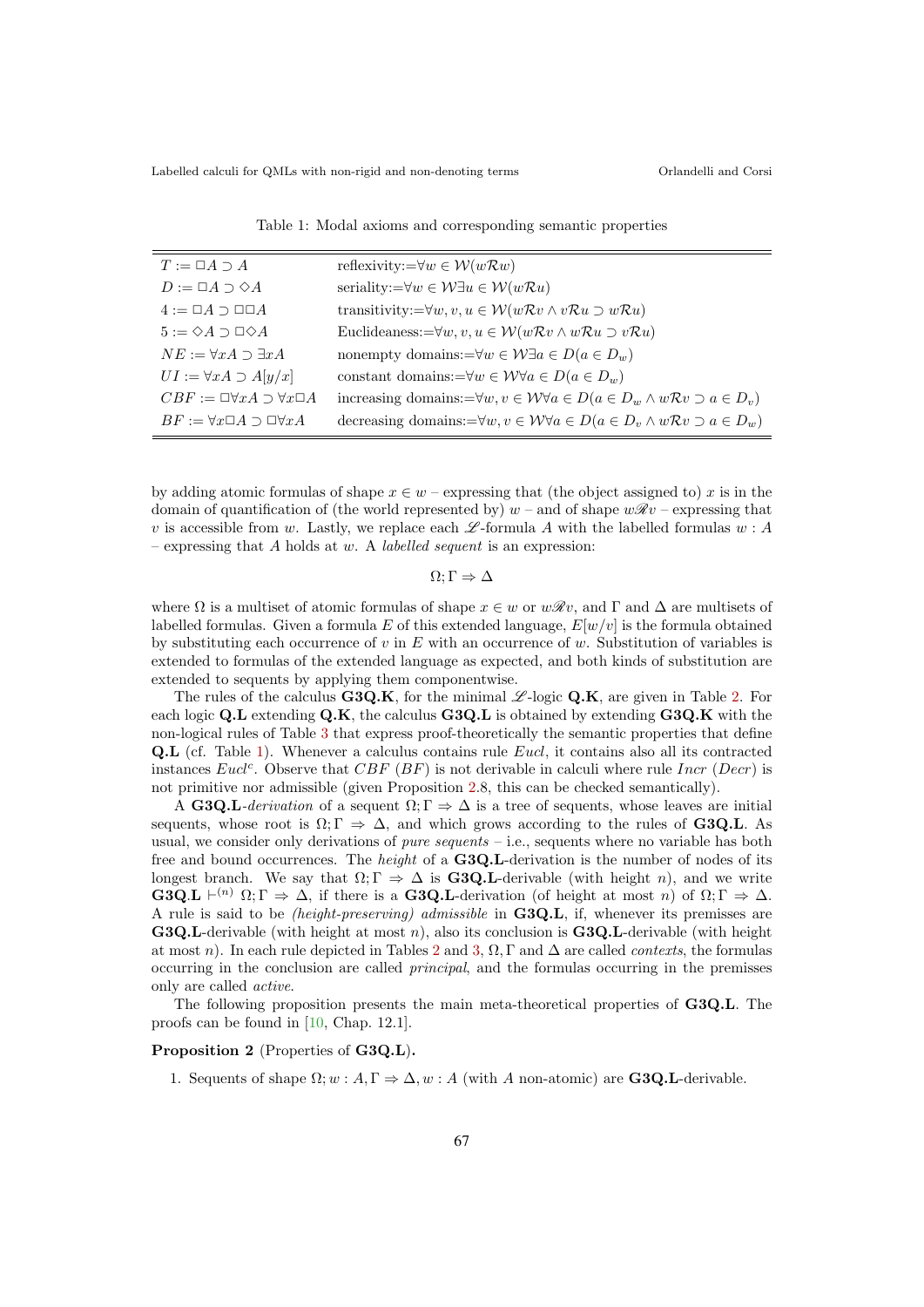| initial sequents:                                                                                                              | $\Omega; w : p, \Gamma \Rightarrow \Delta, w : p$ , with p atomic                                                                                              |
|--------------------------------------------------------------------------------------------------------------------------------|----------------------------------------------------------------------------------------------------------------------------------------------------------------|
| logical rules:                                                                                                                 |                                                                                                                                                                |
| $\Omega; \Gamma \Rightarrow \Delta, w : A$                                                                                     | $\Omega; w : A, \Gamma \Rightarrow \Delta$                                                                                                                     |
| $\overline{\Omega; w : \neg A, \Gamma \Rightarrow \Delta}$                                                                     | $\overline{\Omega; \Gamma \Rightarrow \Delta, w : \neg A}^{R}$                                                                                                 |
| $\Omega; w : A, w : B, \Gamma \Rightarrow \Delta$<br>$\overline{\Omega; w : A \wedge B, \Gamma \Rightarrow \Delta}$ $L \wedge$ | $\Omega; \Gamma \Rightarrow \Delta, w : A \quad \Omega; \Gamma \Rightarrow \Delta, w : B$<br>$R \wedge$<br>$\Omega; \Gamma \Rightarrow \Delta, w : A \wedge B$ |
| $y \in w, \Omega; w : A[y/x], w : \forall x A, \Gamma \Rightarrow \Delta$                                                      | $z \in w, \Omega; \Gamma \Rightarrow \Delta, w : A[z/x]$                                                                                                       |
| - L∀                                                                                                                           | $R\forall$ , z fresh                                                                                                                                           |
| $y \in w, \Omega; w : \forall x A, \Gamma \Rightarrow \Delta$                                                                  | $\Omega; \Gamma \Rightarrow \Delta, w : \forall x A$                                                                                                           |
| $\underline{w\mathscr{R}v,\Omega; v:A,w:}\ \Box A,\Gamma\Rightarrow\Delta$                                                     | $w\mathcal{R}u, \Omega; \Gamma \Rightarrow \Delta, u : A$                                                                                                      |
| <i>L</i> ⊡                                                                                                                     | $R\Box$ , u fresh                                                                                                                                              |
| $\overline{w\mathscr{R}v,\Omega;w:\Box A,\Gamma\Rightarrow\Delta}$                                                             | $\Omega; \Gamma \Rightarrow \Delta, w : \Box A$                                                                                                                |

Table 2: Rules of G3Q.K

Table 3: Non-logical rules

| $w\mathcal{R}w, \Omega; \Gamma \Rightarrow \Delta$<br>$Ref_{\mathcal{W}}$<br>$\Omega; \Gamma \Rightarrow \Delta$ | $v\mathcal{R}u, w\mathcal{R}v, w\mathcal{R}u, \Omega; \Gamma \Rightarrow \Delta$<br>Eucl<br>$\overline{w\mathscr{R}v, w\mathscr{R}u, \Omega; \Gamma \Rightarrow \Delta,}$ | $v\mathcal{R}v, w\mathcal{R}v, \Omega; \Gamma \Rightarrow \Delta$<br>Eucl <sup>c</sup><br>$w\mathscr{R}v, \Omega; \Gamma \Rightarrow \Delta,$ |
|------------------------------------------------------------------------------------------------------------------|---------------------------------------------------------------------------------------------------------------------------------------------------------------------------|-----------------------------------------------------------------------------------------------------------------------------------------------|
| $w\mathcal{R}u, \Omega; \Gamma \Rightarrow \Delta$<br>$-$ Ser, u fresh<br>$\Omega: \Gamma \Rightarrow \Delta,$   | $w\mathcal{R}u, w\mathcal{R}v, v\mathcal{R}u, \Omega; \Gamma \Rightarrow \Delta$<br>Trans<br>$w\mathcal{R}v, v\mathcal{R}u, \Omega; \Gamma \Rightarrow \Delta$            |                                                                                                                                               |
| $\frac{z \in w, \Omega; \Gamma \Rightarrow \Delta}{\Omega; \Gamma \Rightarrow \Delta}$<br>$NonEm, z$ fresh       | $\frac{x \in v, x \in w, w\mathcal{R}v, \Omega; \Gamma \Rightarrow \Delta}{x \in w, w\mathcal{R}v, \Omega; \Gamma \Rightarrow \Delta}$<br>Incr                            |                                                                                                                                               |
| $\frac{x \in w, \Omega; \Gamma \Rightarrow \Delta}{\Omega; \Gamma \Rightarrow \Delta}$<br>Cons                   | $x \in w, x \in v, w\mathcal{R}v, \Omega; \Gamma \Rightarrow \Delta$<br>$x \in v, w\mathcal{R}v, \Omega; \Gamma \Rightarrow \Delta$<br>Decr                               |                                                                                                                                               |

- 2. The rule of  $\alpha$ -conversion is height-preserving admissible: if **G3Q.L**  $\vdash^n \Omega; \Gamma \Rightarrow \Delta$ , then **G3Q.L**  $\vdash^n \Omega; \Gamma' \Rightarrow \Delta'$ , where  $\Gamma'(\Delta')$  is obtained from  $\Gamma(\Delta)$  by renaming bound variables.
- 3. The following rules of substitution are height-preserving admissible in G3Q.L:

$$
\frac{\Omega; \Gamma \Rightarrow \Delta}{\Omega[y/x]; \Gamma[y/x] \Rightarrow \Delta[y/x]} \qquad \frac{\Omega; \Gamma \Rightarrow \Delta}{\Omega[w/v]; \Gamma[w/v] \Rightarrow \Delta[w/v]} \qquad [w/v]
$$

where y is free for x in each formula occurring in  $\Gamma$ ,  $\Delta$  for rule  $[y/x]$ .

4. The following rules of weakening are height-preserving admissible in G3Q.L:

$$
\frac{\Omega; \Gamma \Rightarrow \Delta}{\Omega', \Omega; \Gamma \Rightarrow \Delta} \quad LW_{\Omega} \qquad \frac{\Omega; \Gamma \Rightarrow \Delta}{\Omega; \Gamma', \Gamma \Rightarrow \Delta} \quad LW \qquad \frac{\Omega; \Gamma \Rightarrow \Delta}{\Omega; \Gamma \Rightarrow \Delta, \Delta'} \quad RW
$$

- 5. Each rule of G3Q.L is height-preserving invertible.
- 6. The following rules of contraction are height-preserving admissible in G3Q.L:

$$
\frac{\Omega', \Omega', \Omega; \Gamma \Rightarrow \Delta}{\Omega', \Omega; \Gamma \Rightarrow \Delta} \quad \text{LC}_{\Omega} \qquad \frac{\Omega; \Gamma', \Gamma', \Gamma \Rightarrow \Delta}{\Omega; \Gamma', \Gamma \Rightarrow \Delta} \quad \text{LC} \qquad \frac{\Omega; \Gamma \Rightarrow \Delta, \Delta', \Delta'}{\Omega; \Gamma \Rightarrow \Delta, \Delta'} \quad \text{RC}
$$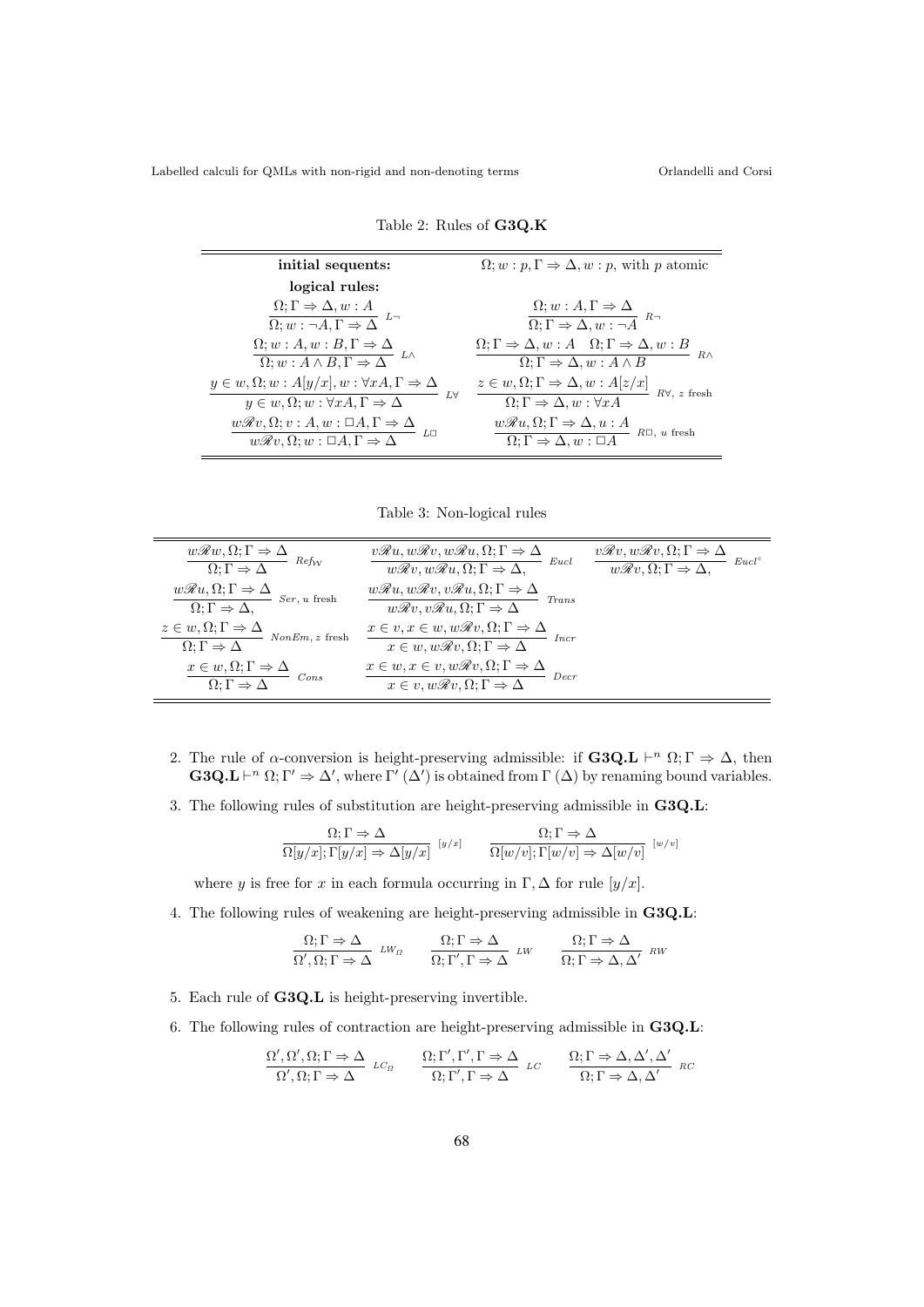7. The following rule of Cut is admissible in G3Q.L:

$$
\frac{\Omega; \Gamma \Rightarrow \Delta, w: A \quad \Omega'; w: A, \Gamma' \Rightarrow \Delta'}{\Omega, \Omega'; \Gamma', \Gamma \Rightarrow \Delta, \Delta'}
$$
 cut

8. G3Q.L is sound and complete with respect to the class of all models for Q.L.

## 3 Quantified Modal Logics with Individual Constants

Now we move to QMLs based on a language containing also non-rigid and non-denoting individual constants and the identity predicate. Given that constants will have a world-dependent interpretation, we will introduce the operator  $\lambda$  as a scoping mechanism. This allows us to distinguish between the formula  $\lambda x.\Box Px.c$  (that is interpreted by first determining the object  $o$  denoted by  $c$  in  $w$ , and then by moving to worlds accessible from  $w$  to see whether  $o$  satisfies P therein) and the formula  $\square(\lambda x.Px.c)$  (interpreted by first moving to each world v accessible from w, and then by determining the object denoted by c in each v and checking if it satisfies P). The semantics is analogous to the varying domain semantics considered in [7, Chap. 11] and in [6]. Lastly, we introduce labelled sequent calculi for logics based on this semantics and we study their meta-theoretical properties.

## 3.1 Syntax and Semantics

The language of  $\mathcal{L}^{\lambda}$  is obtained by extending the signature S with an at most denumerable set CON of individual constants  $c_1, c_2, \ldots$ ; functions of higher arity are omitted for simplicity. Let us call  $\mathcal{S}^{\lambda}$  the extended signature. Moreover, we extend the set of logical symbols with the operator  $\lambda$  of predicate abstraction and with the logical predicate =. The term-forming operator  $\iota$  [7, Chap. 12] is omitted for simplicity. The set TER of terms is the union of VAR and CON. The set of  $\mathcal{L}^{\lambda}$ -formulas is generated by the grammar:

$$
A ::= P^{n}y_{1}, \dots, y_{n} | y_{1} = y_{2} | \neg A | A \wedge A | \forall y A | \Box A | \lambda y.A.t
$$
 (L<sup>λ</sup>)

where  $y, y_1, \ldots, y_n \in VAR$ ,  $P^n \in S^{\lambda}$ , and  $t \in TER$ . We will use for  $\mathcal{L}^{\lambda}$ -formulas the same definitions introduced in Sect 2.1 for L-formulas; the only novelty being that, in  $\lambda x.A.y$ , the occurrences of x are bound by  $\lambda$  and the displayed instance of y is free. Note that individual constants cannot occur in atomic  $\mathcal{L}^{\lambda}$ -formulas: they can only be applied to a formula *via*  $\lambda$ .

A model (over the signature  $S^{\lambda}$ ) is a tuple:

$$
\mathcal{M} = \langle \mathcal{W}, \mathcal{R}, \mathcal{D}, \mathcal{V} \rangle \tag{3}
$$

where W, R and D are defined as for  $\mathcal{M}$ , see 2, and V is defined as:

- $V : S^{\lambda} \times W \longrightarrow 2^{D^{n}}$  is a partial *interpretation* function such that:
	- 1. for each predicate  $P^n$  and each  $w \in \mathcal{W}, \mathcal{V}(P^n, w) \subseteq D^n$ ;
	- 2. for each individual constants c and for some, possibly not all,  $w \in \mathcal{W}$ ,  $\mathcal{V}(c, w) \in D$ .

Assignments are defined as before as (total) functions  $\sigma: VAR \longrightarrow D$ . With an abuse of notation, we use  $\sigma_w(t)$  for the object denoted by the term t in M under  $\sigma$  – i.e.,  $\sigma_w(t)$  stands for  $\sigma(t)$  if t is a variable and for  $\mathcal{V}(t, w)$  if t is an individual constant. Notice that, if t is a constant, the fact that  $\mathcal{V}(t, w) = o$  does not entail that  $\mathcal{V}(t, v) = o$  nor that  $\mathcal{V}(t, v)$  is defined.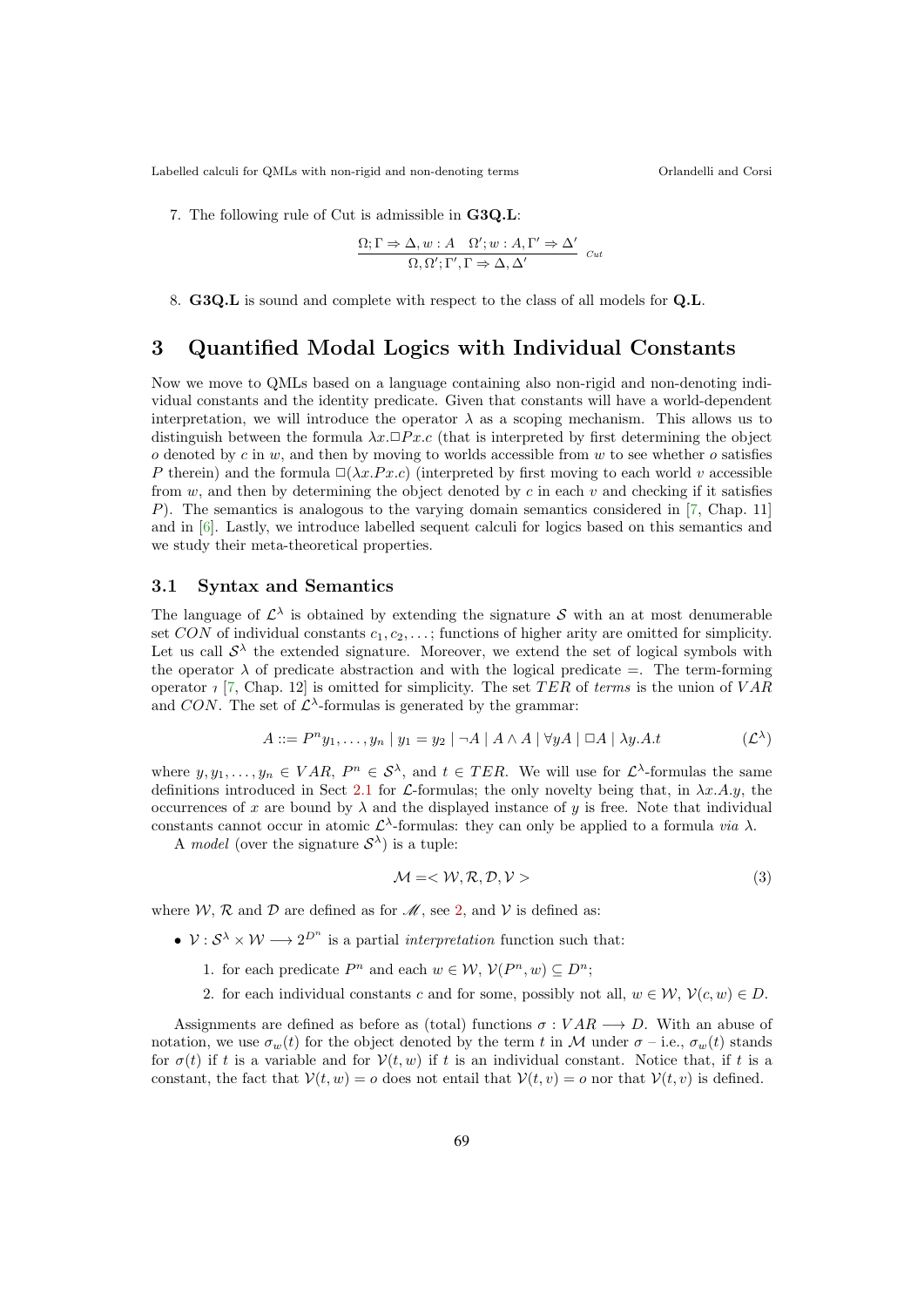Table 4: Additional modal axioms and corresponding properties

|                               | $RG := \lambda x. \Box A.t \supset \Box(\lambda x. A.t)$ rigidity:= $\forall w, v \in \mathcal{W}, \forall t \in CON(w\mathcal{R}v \& \sigma_w(t) \in D \supset \sigma_v(t) = \sigma_w(t))$ |
|-------------------------------|---------------------------------------------------------------------------------------------------------------------------------------------------------------------------------------------|
| $TT := \lambda x . x = x . t$ | totality:= $\forall w \in W \forall t \in CON(\sigma_w(t) \in D)$                                                                                                                           |

**Definition 3** (Satisfaction). Satisfaction of an  $\mathcal{L}^{\lambda}$ -formula A at a world w of a model M under an assignment  $\sigma$  is defined as in Definition 1 with the addition of the following clauses:

$$
\sigma \models_{w}^{\mathcal{M}} x = y \quad \text{iff} \quad \sigma(x) = \sigma(y)
$$
  

$$
\sigma \models_{w}^{\mathcal{M}} \lambda x. B. t \quad \text{iff} \quad \sigma_w(t) \text{ is defined and } \sigma^{x \triangleright \sigma_w(t)} \models_{w}^{\mathcal{M}} B
$$

The notions of truth and of validity are defined as in Sect. 2.1. An  $\mathcal{L}^{\lambda}$ -logic  $\mathbf{Q}\lambda$ . L is defined as the set of all formulas valid in some class of models  $M$  that is obtained by some combination of the semantic properties in Tables 1 and 4.

We end the presentation of the semantics by emphasizing the effects of non-denoting and non-rigid constants. First, since c may not denote at a world w of a model  $M$ , it might happen that c satisfies no predicate at  $w$ , not even self-identity. Second, since constants might denote different objects at different worlds, we cannot use the information that the constants h and p denote the same object in  $w$  (say, h and p stand, respectively, for the names 'Hesperus' and 'Phosphorus', and both denote Venus in  $w$ ) to conclude that they denote the same object in worlds accessible from w. The sentence  $\lambda x.\lambda y.x = y.p.h \supset \Box(\lambda x.\lambda y.x = y.p.h)$  is not valid in models with non-rigid designators. This might seem incompatible with the fact that an unrestricted rule of replacement holds for identity. But identity atoms express a relation between variables and not between constants, which may only be applied to an identity via the operator  $\lambda$ . Thus, the rule of replacement allows only to substitute variables that denote the same object. The operator  $\lambda$  might be looked at as a device to block the permutation of substitutions and modalities for non-rigid constants, as is witness by axiom RG in Table 4. Finally, note that for  $y \in VAR$ , the formulas  $\lambda x.A.y$  and  $A[y/x]$  are semantically equivalent. This holds because variables are rigid and always denoting terms.

## 3.2 Labelled Sequent Calculi

In order to introduce labelled sequent calculi for QMLs with non-rigid and non-denoting individual constants, we extend the language of labelled calculi with ternary atomic expressions of shape  $x \stackrel{w}{\approx} t$ , which will be used to express that the variable x picks the object denoted in w by the term t. From now on, a sequent  $\Omega; \Gamma \Rightarrow \Delta$  is an expression where  $\Omega$  is a multiset of atomic formulas of shape  $x \stackrel{w}{\approx} t$ ,  $x \in w$  or  $w\mathcal{R}v$ ; and  $\Gamma$  and  $\Delta$  are multisets of labelled  $\mathcal{L}^{\lambda}$ -formulas.

The rules of the calculus  $G3Q\lambda K$  are the rules of  $G3Q.K$ , see Table 2, plus the rules for identity and the rules for  $\lambda$  of Table 5. Observe that the rules for identity contain the labelled version of the universal rules first introduced in [9]. When  $w : y = x$  holds, by Repl we can replace x with y in any atomic formula that, so to say, talks about  $w$ . The universal rule  $RigVar$  implies that if x and y denote the same object in some world, they do so in each world. Thus, variables behave as rigid designators and labels could be omitted from identities. We choose to keep them in order to have a more uniform notation.

The satisfaction clause for  $\lambda x.A.t$  in a world w is similar to that for  $\exists xA$ , the only difference being that A has to be satisfied not by some arbitrary object of  $D_w$ , but by the one and only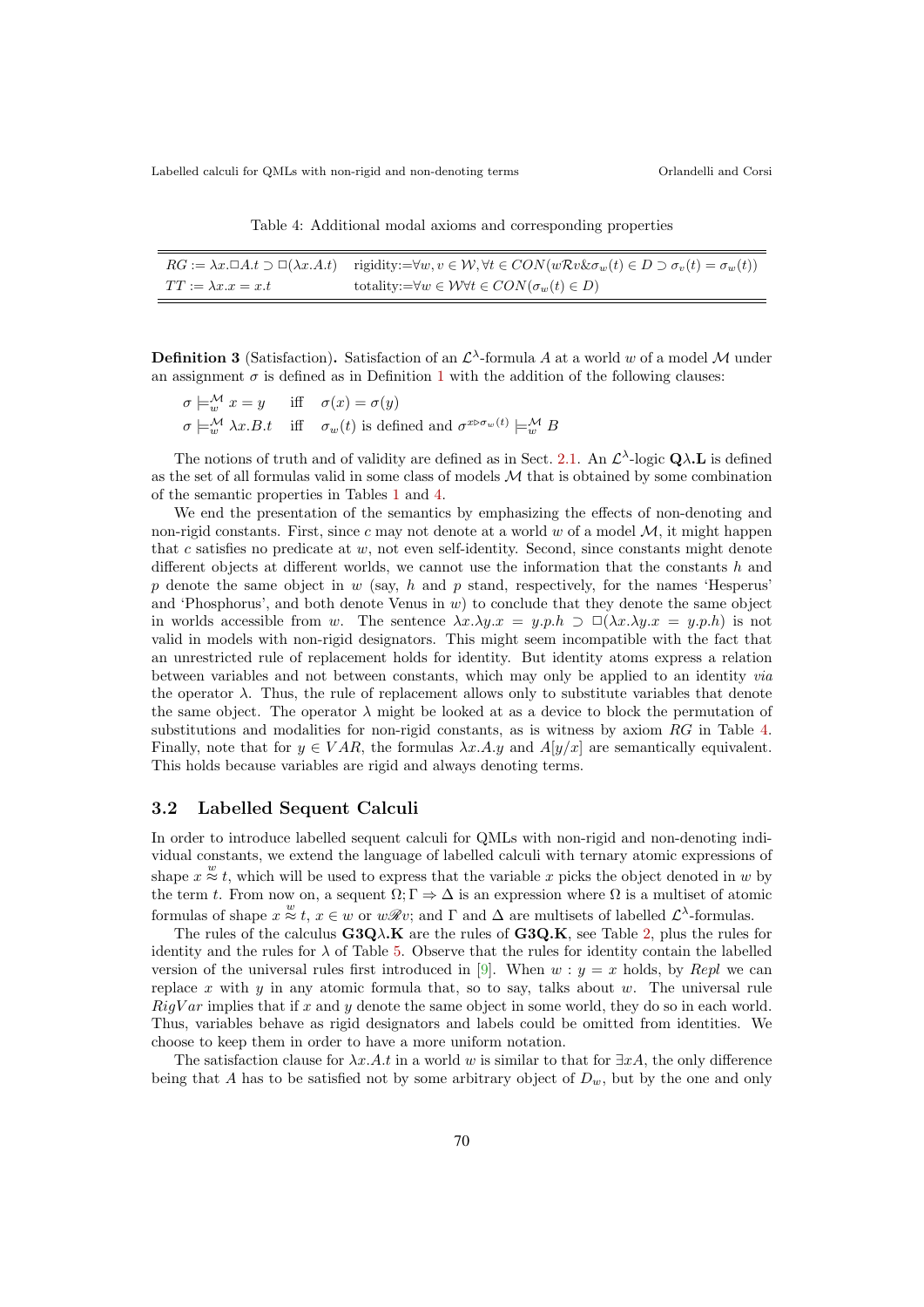| rules for identity:                                                                                                                                              |                                                                                                                                                                                                                            |
|------------------------------------------------------------------------------------------------------------------------------------------------------------------|----------------------------------------------------------------------------------------------------------------------------------------------------------------------------------------------------------------------------|
| $\frac{\Omega; w : x = x, \Gamma \Rightarrow \Delta}{\Omega; \Gamma \Rightarrow \Delta} \ \text{Ref} =$                                                          | $\frac{\Omega; v:y=z, w:y=z, \Gamma \Rightarrow \Delta}{\Omega; w:y=z, \Gamma \Rightarrow \Delta}$ RigVar                                                                                                                  |
| $\frac{\Omega, E[z/x], E[y/x], w: y = z, \Gamma \Rightarrow \Delta}{\Omega, E[y/x], w: y = z, \Gamma \Rightarrow \Delta},$<br>Repl                               | E is either $x_i \stackrel{w}{\approx} t$ or $x_i \in w$ or $w : p$                                                                                                                                                        |
| rules for $\lambda$ :                                                                                                                                            |                                                                                                                                                                                                                            |
| $\frac{z \stackrel{w}{\approx} t, \Omega; w : A[z/x], \Gamma \Rightarrow \Delta}{\Omega; w : \lambda x. A.t, \Gamma \Rightarrow \Delta}$<br>$L\lambda$ , z fresh | $y \stackrel{\approx}{\approx} t, \Omega; \Gamma \Rightarrow \Delta, w : \lambda x. A.t, w : A[y/x]$ <sub>R<math>\lambda</math></sub><br>$u \stackrel{w}{\approx} t, \Omega; \Gamma \Rightarrow \Delta, w : \lambda x.A.t$ |
| $\frac{x \stackrel{w}{\approx} x, \Omega; \Gamma \Rightarrow \Delta}{\Omega; \Gamma \Rightarrow \Delta}$ DenVar                                                  | $\frac{y \stackrel{w}{\approx} x, \Omega; w : x = y, \Gamma \Rightarrow \Delta}{y \stackrel{w}{\approx} x, \Omega; \Gamma \Rightarrow \Delta}$                                                                             |
| non-logical rules:                                                                                                                                               |                                                                                                                                                                                                                            |
| $\frac{z \stackrel{w}{\approx} t, \Omega; \Gamma \Rightarrow \Delta}{\Omega; \Gamma \Rightarrow \Delta} \text{ Tot, } z \text{ fresh}$                           | $\frac{x \stackrel{v}{\approx} t, x \stackrel{w}{\approx} t, w\Re v, \Omega; \Gamma \Rightarrow \Delta}{x \stackrel{w}{\approx} t, w\Re v, \Omega; \Gamma \Rightarrow \Delta}$                                             |

Table 5: Additional rules for  $G3\lambda.L$ 

object of D that is denoted by t in that world of that model. Therefore the rules for  $\lambda$  are like the ones for  $\exists$ , see [10], save that they are restricted by atomic formulas of shape  $y \stackrel{w}{\approx} t$  instead of  $y \in w$ . The universal rule  $DenId$  ensures that if y in w picks the object denoted by x, then x and y denote the same object. Finally, the universal rule  $DenVar$  ensures that variables denote at every world.

The calculus  $G3Q\lambda$ . L is obtained by extending  $G3Q\lambda$ . K with the non-logical rules from Tables 3 and 5 that express the semantic properties defining  $Q\lambda$ . L.

Example 4 (Derivation of axioms in Table 4). We show here that RG is derivable in calculi containing rule Rig (where rule  $R_{\supset}$  is admissible) and that TT is derivable in calculi containing rule  $Tot.$  These derivations also show that these formulas are not derivable in calculi without these rules when t is an individual constant. If t is a variable,  $TT$  is always derivable thanks to  $RightVar$ , and RG is always derivable thanks to  $DenVar$ ,  $DenId$ ,  $RightVar$ , and  $Repl$ .

|                                                                                                                                                                                                                                      | Lem.5      |
|--------------------------------------------------------------------------------------------------------------------------------------------------------------------------------------------------------------------------------------|------------|
| $y \stackrel{v}{\approx} t, w \mathscr{R} v, y \stackrel{w}{\approx} t; v : A[y/x], w : \Box A[y/x] \Rightarrow v : \lambda x. A.t, v : A[y/x]$                                                                                      | $R\lambda$ |
| $y \stackrel{v}{\approx} t, w \mathscr{R} v, y \stackrel{w}{\approx} t; v : A[y/x], w : \Box A[y/x] \Rightarrow v : \lambda x. A.t$<br>Ria                                                                                           |            |
| $w\mathscr{R}v, y \stackrel{w}{\approx} t; v : A[y/x], w : \Box A[y/x] \Rightarrow v : \lambda x. A.t$<br>7.C                                                                                                                        |            |
| $w\mathscr{R}v, y \stackrel{w}{\approx} t; w : \Box A[y/x] \Rightarrow v : \lambda x.A.t$                                                                                                                                            |            |
| R⊡<br>$\overline{y\overset{w}{\approx}t;w:\Box A[y/x]\Rightarrow w:\Box(\lambda x.A.t)}\overline{w:\lambda x.\Box A.t\Rightarrow w:\Box(\lambda x.A.t)}\overline{\Rightarrow w:\lambda x.\Box A.t\supset \Box(\lambda x.A.t)}^{R-1}$ |            |
| $R \supset$                                                                                                                                                                                                                          |            |
|                                                                                                                                                                                                                                      |            |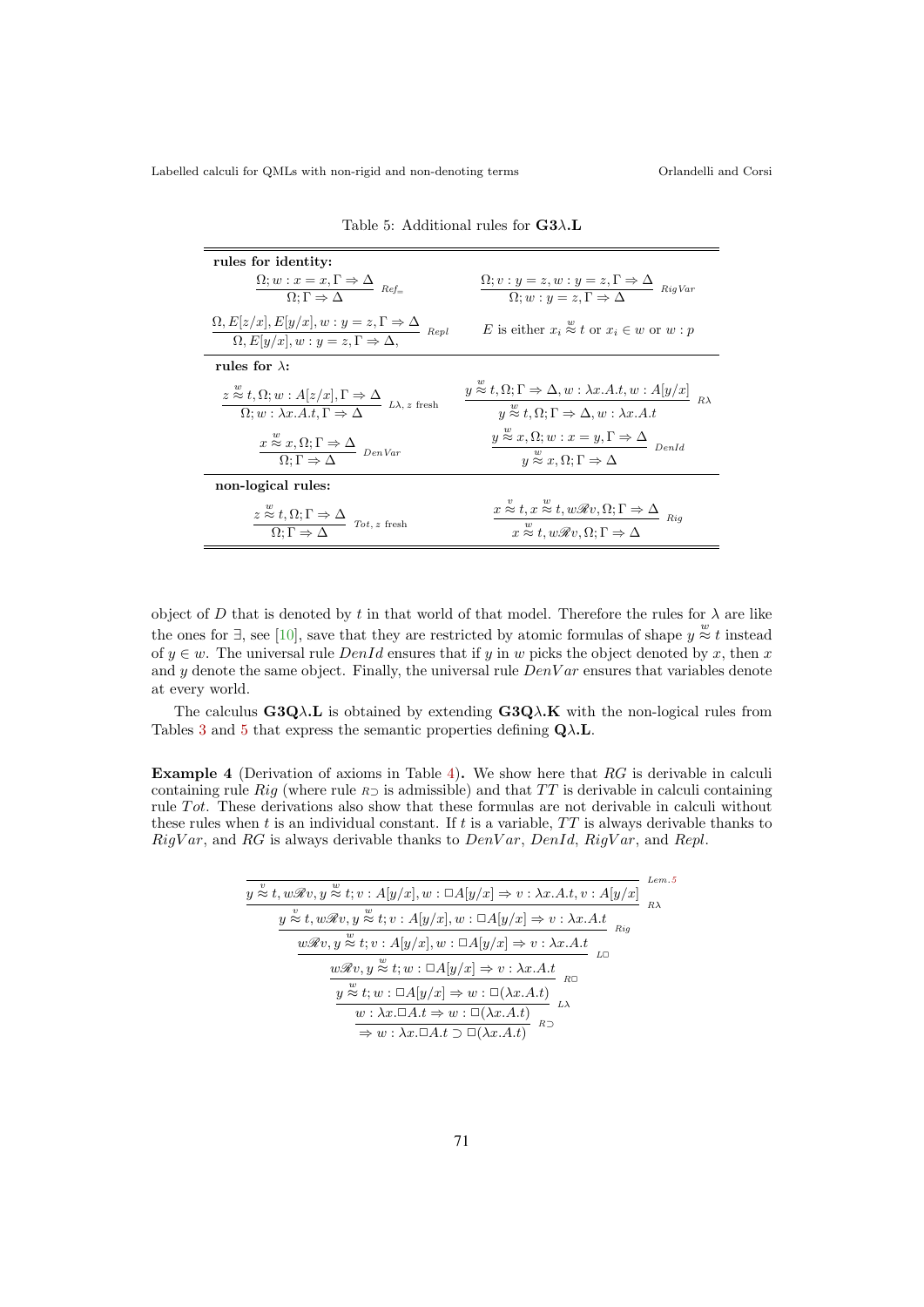$$
y \overset{w}{\approx} t; w : y = y \Rightarrow w : \lambda x.x = x.t, w : y = y
$$
  

$$
y \overset{w}{\approx} t \Rightarrow w : \lambda x.x = x.t, w : y = y
$$
  

$$
y \overset{w}{\approx} t \Rightarrow w : \lambda x.x = x.t
$$
  

$$
\Rightarrow w : \lambda x.x = x.t
$$
  

$$
Tot
$$

#### 3.2.1 Structural Properties

**Lemma 5** (Initial sequents). Sequents of shape  $\Omega$ ; w :  $A, \Gamma \Rightarrow \Delta, w$  : A (with A arbitrary  $\mathcal{L}^{\lambda}$ -formula) are **G3Q** $\lambda$ **.L**-derivable.

*Proof.* By induction on the weight of A; for the inductive steps it is enough to apply, root first, the rules for the principal operator of A and then the inductive hypothesis (IH). П

Lemma 6 (α-conversion). G3Qλ.L  $\vdash^n \Omega; \Gamma \Rightarrow \Delta$  entails G3Qλ.L  $\vdash^n \Omega; \Gamma' \Rightarrow \Delta'$ , where Γ'  $(\Delta')$  is obtained from  $\Gamma(\Delta)$  by renaming some bound variable (without capturing variables).

*Proof.* The proof is by induction on the height of the **G3Q** $\lambda$ **.L**-derivation  $\mathcal{D}$  of  $\Omega$ ;  $\Gamma \Rightarrow \Delta$ . To illustrate, suppose we know that  $G3Q\lambda L \vdash^n \Omega; w : \lambda x.A.t, \Gamma \Rightarrow \Delta$ , and we want to show that  $\mathbf{G3Q}\lambda\mathbf{L} \vdash^n \Omega; w : \lambda y. A[y/x].t, \Gamma \Rightarrow \Delta$ . If  $w : \lambda x. A.t$  is not principal in the last step of  $D$ , the proof is straightforward. Else, we transform

$$
\frac{z \stackrel{w}{\approx} t, \Omega; w : A[z/x], \Gamma \Rightarrow \Delta}{\Omega; w : \lambda x. A.t, \Gamma \Rightarrow \Delta} \xrightarrow{L} \frac{z \stackrel{w}{\approx} t, \Omega; w : A[z/x], \Gamma \Rightarrow \Delta}{\Omega; w : \lambda y. A[y/x], t, \Gamma \Rightarrow \Delta} \xrightarrow{L}
$$

where the step  $\star$  is height-preserving admissible since, having assumed that the renaming cannot capture variables,  $w : (A[y/x])[z/y]$  is just a cumbersome notation for  $w : A[z/x]$ .  $\Box$ 

**Lemma 7** (Substitutions). The following rules are height-preserving admissible in  $G_3Q\lambda$ .L:

$$
\frac{\Omega; \Gamma \Rightarrow \Delta}{\Omega[y/x]; \Gamma[y/x] \Rightarrow \Delta[y/x]} \qquad \frac{\Omega; \Gamma \Rightarrow \Delta}{\Omega[w/v]; \Gamma[w/v] \Rightarrow \Delta[w/v]} \qquad [w/v]
$$

where y is free for x in each formula occurring in  $\Gamma$ ,  $\Delta$  for rule  $[y/x]$ .

*Proof.* Both proofs are by induction on the height of the derivation D of the premiss  $\Omega; \Gamma \Rightarrow \Delta$ . The base cases and the inductive steps where the last rule is not a rule from Table 5 are proved in [10, Lemma 12.4].

Of the new cases, the only nontrivial one is the one for rule  $[y/x]$  where the last step is by  $L\lambda$  and the substitution  $[y/x]$  clashes with its variable condition. E.g., the last step of  $\mathcal D$  is

$$
\frac{y \stackrel{w}{\approx} t, \Omega; w : A[y/x], \Gamma' \Rightarrow \Delta}{\Omega; w : \lambda x. A.t, \Gamma' \Rightarrow \Delta} \quad L\lambda
$$

with x occurring free in  $\Omega, \Gamma', \Delta$ . We apply IH twice to the premiss of the last step of  $\mathcal{D}$ , the first time to replace y with z, for some fresh variable z, and the second time to replace x with y. We finish by applying rule  $L\lambda$ . We have thus transformed  $\mathcal D$  into  $\mathcal D[y/x]$ :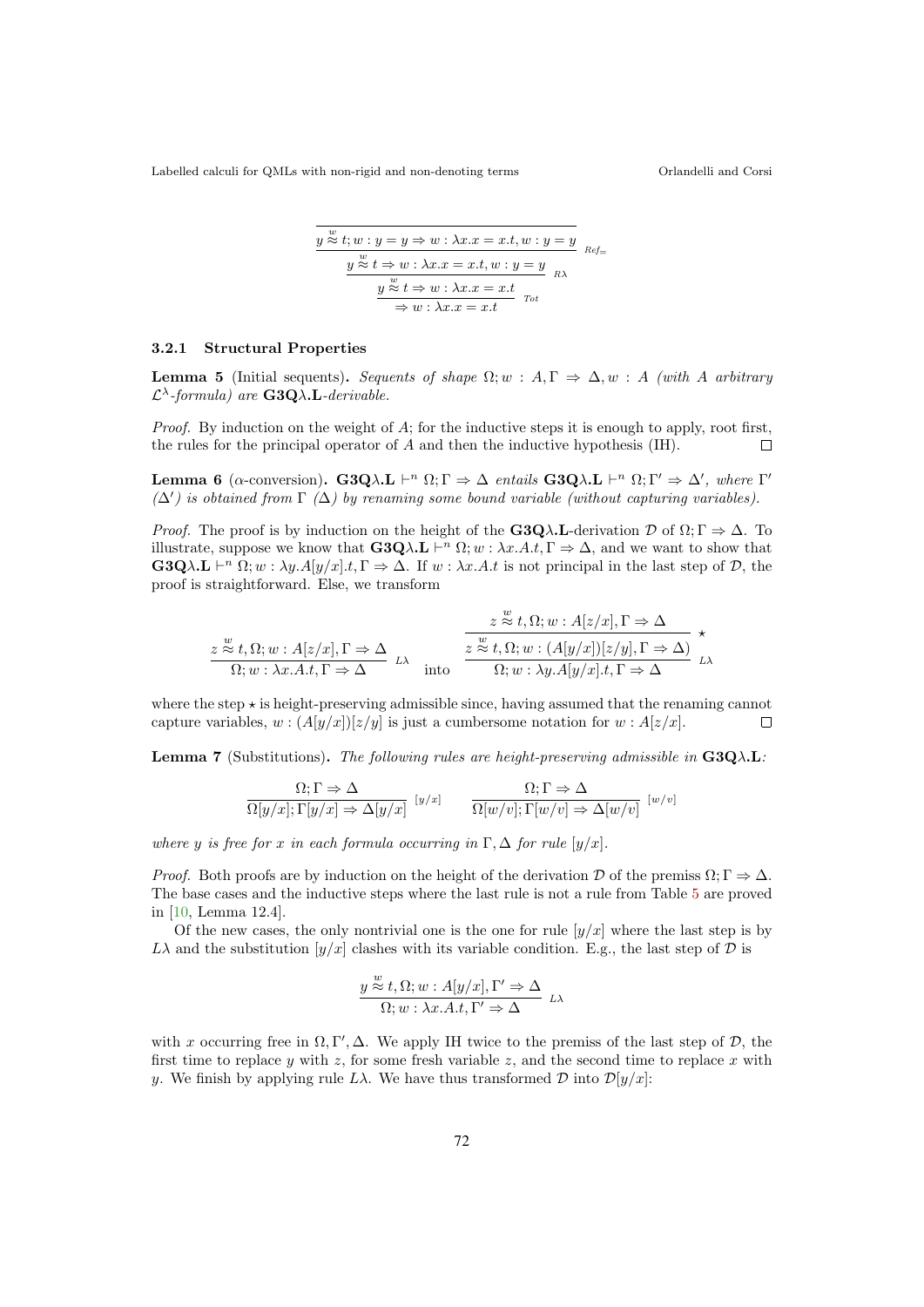$$
\frac{y \stackrel{w}{\approx} t, \Omega; w : A[y/x], \Gamma' \Rightarrow \Delta}{z \stackrel{w}{\approx} t, \Omega; w : A[z/x], \Gamma' \Rightarrow \Delta} \text{IH}
$$
\n
$$
\frac{z \stackrel{w}{\approx} (t[y/x]), \Omega[y/x]; w : A[z/x], \Gamma'[y/x] \Rightarrow \Delta[y/x]}{\Omega[y/x]; w : \lambda x. A.(t[y/x]), \Gamma'[y/x] \Rightarrow \Delta[y/x]} \text{LA}
$$

which has the same height as  $D$  because the steps by IH are height-preserving admissible.  $\Box$ 

**Theorem 8** (Weakening). The following rules are height-preserving admissible in  $G3Q\lambda L$ :

$$
\frac{\Omega; \Gamma \Rightarrow \Delta}{\Omega', \Omega; \Gamma \Rightarrow \Delta} \quad LW_{\Omega} \qquad \frac{\Omega; \Gamma \Rightarrow \Delta}{\Omega; \Gamma', \Gamma \Rightarrow \Delta} \quad LW \qquad \frac{\Omega; \Gamma \Rightarrow \Delta}{\Omega; \Gamma \Rightarrow \Delta, \Delta'} \quad RW
$$

*Proof.* The proofs are by induction on the height of the derivation D of the premiss  $\Omega; \Gamma \Rightarrow \Delta$ . The base cases and the inductive cases where the last step of  $D$  is not by a rule from Table 5 are proved in [10, Thm. 12.5]. The proofs of the inductive cases when the last step of  $D$  is by Lλ or by Rλ are analogous to the ones in [10, Thm. 12.5] with last step of D by rules L $\exists$ and  $R\exists$ , respectively. The remaining cases are similar to the other ones with last step by a geometric rule and can, therefore, be omitted. geometric rule and can, therefore, be omitted.

#### **Lemma 9** (Invertibility). Each rule of  $G3Q\lambda$ . L is height-preserving invertible.

*Proof.* We prove only the case of  $L\lambda$  ( $R\lambda$  is 'Kleene'-invertible thanks to the repetition of the principal formulas in the premiss). The proof is by induction on the height of the derivation D of  $\Omega$ ;  $w : \lambda x.A.t. \Gamma \Rightarrow \Delta$ . If the height of D is 0 or if  $w : \lambda x.A.t$  is principal in the last step of  $D$ , the lemma holds trivially. In the other inductive cases we obtain a derivation of  $y \stackrel{w}{\approx} t, \Omega; w; A[y/x], \Gamma \Rightarrow \Delta$  (where y is any variable) by first applying to the premiss(es) of the last step of  $D$  an height-preserving admissible instance of substitution to avoid problems with variable conditions on the last step of  $D$ , if this is needed. Then, we apply IH to the sequent(s) inst obtained and we finish by applying the last rule applied in  $D$ . just obtained and we finish by applying the last rule applied in  $\mathcal{D}$ .

**Theorem 10** (Contraction). The following rules are height-preserving admissible in  $G3Q\lambda L$ :

$$
\frac{\Omega', \Omega', \Omega; \Gamma \Rightarrow \Delta}{\Omega', \Omega; \Gamma \Rightarrow \Delta} LC_{\Omega} \qquad \frac{\Omega; \Gamma', \Gamma', \Gamma \Rightarrow \Delta}{\Omega; \Gamma', \Gamma \Rightarrow \Delta} LC \qquad \frac{\Omega; \Gamma \Rightarrow \Delta, \Delta', \Delta'}{\Omega; \Gamma \Rightarrow \Delta, \Delta'} RC
$$

Proof. The proof is handled by a simultaneous induction on the height of the derivations of the premisses of  $LC<sub>w</sub>$ ,  $LC$  and RC. Without loss of generality, we assume the multiset we are contracting is made of only one formula E.

The base cases hold, and the inductive cases depend on whether zero, one, or two instances of E are principal in the last step R of the derivation  $D$  of the premiss. If zero instances are principal in  $R$ , we apply IH to the premiss(es) of  $R$  and then  $R$ , and we are done.

If one instance is principal and R is by one of  $L\neg, R\neg, L\wedge, R\wedge, R\forall, R\square$  and  $L\lambda$ , we proceed by first applying invertibility to that rule, then we apply IH as many times as needed, and we conclude by applying an instance of that rule. Else,  $R$  is by a rule with repetition of the principal formula(s) in the premiss and we don't even need invertibility.

If two instances are principal,  $R$  is one of Euclid, Trans, and Repl. The case of Euclid is taken care by the presence of its contracted instances  $Euclid^c$ . For Trans, we have three occurences of  $w\mathcal{R}w$  in the premiss of this rule instances: two principal and one active. We apply IH twice and we are done. For Repl, the active formula of the last rule instance must be of shape  $w : x = x$ , and, after having applied IH, we can get rid of it by applying  $Ref_{\equiv}$ .  $\Box$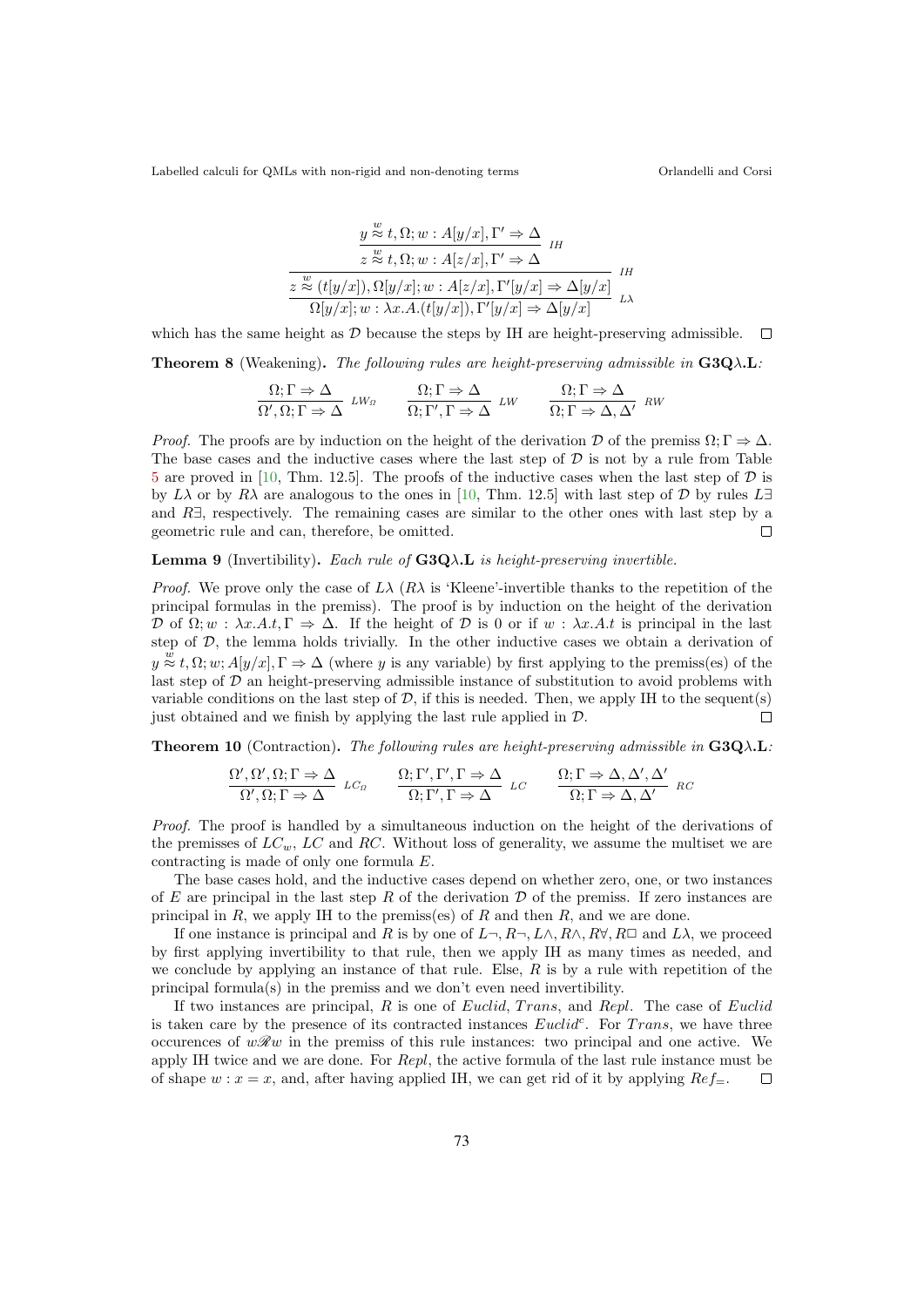Theorem 11 (Cut). The following rule of Cut is admissible in G3Q.L:

$$
\frac{\Omega; \Gamma \Rightarrow \Delta, w : A \quad \Omega'; w : A, \Gamma' \Rightarrow \Delta'}{\Omega, \Omega'; \Gamma', \Gamma \Rightarrow \Delta, \Delta'}
$$
 *Cut*

Proof. The proof, which extends that of [10, Thm. 12.9], considers an uppermost instance of Cut which is handled by a principal induction on the weight of the cut-formula  $w : A$  with a sub-induction on the sum of the heights of the derivations  $\mathcal{D}_1$  and  $\mathcal{D}_2$  of the two premisses of cut (cut-height, for shortness). The proof can be organized in four exhaustive cases: in **case 1** one of the two premisses is an initial sequent. In case 2 the cut formula is not principal in the left premiss only and in case 3 it is not principal in the right premiss. Finally, in case 4, the cut formula is principal in both premisses.

In case 1, the conclusion of  $Cut$  is an initial sequent and, therefore, we can dispense with that instance of Cut.

In case 2, we transform the derivation by: (i) applying, if the last rule applied in  $\mathcal{D}_1$  has a variable condition, an height-preserving admissible substitution to rename its eigenvariable with a fresh one; then, (ii) we apply one or two instances of Cut on each premiss of  $\mathcal{D}_1$  with the conclusion of  $\mathcal{D}_2$ . These instances of *Cut* are admissible by IH because they have a lesser cut-height. We finish (iii) by applying an instance of the last rule applied in  $\mathcal{D}_1$  and, if needed, some instances of contraction.

**Case 3** is similar to case 2. To illustrate, suppose the last step of  $\mathcal{D}_2$  is by  $L\lambda$ , we transform

$$
\frac{y \overset{v}{\approx} t, \Omega'; w : A, v : B[y/x], \Gamma' \Rightarrow \Delta'}{\Omega; \Omega' ; w : A, v : \lambda x. B.t, \Gamma' \Rightarrow \Delta'} \n\Lambda
$$
\n
$$
\frac{\Omega; \Gamma \Rightarrow \Delta, w : A}{\Omega, \Omega' ; v : \lambda x. B.t, \Gamma', \Gamma \Rightarrow \Delta, \Delta'} \n\quad_{\text{cut}}
$$

into

$$
\frac{y \overset{v}{\approx} t, \Omega'; w : A, v : B[y/x], \Gamma' \Rightarrow \Delta'}{z \overset{v}{\approx} t, \Omega'; w : A, v : B[z/x], \Gamma' \Rightarrow \Delta'} \xrightarrow[z/y]
$$
\n
$$
\frac{z \overset{v}{\approx} t, \Omega, \Omega'; v : B[z/x], \Gamma, \Gamma' \Rightarrow \Delta, \Delta'}{\Omega, \Omega'; v : \lambda x. B.t, \Gamma', \Gamma \Rightarrow \Delta, \Delta'} \xrightarrow{L\lambda}
$$

 $\overline{\mathbf{v}}$ 

In case 4, we have subcases according to the principal operator of  $w : A$ . We consider only the case where w : A is of shape  $w : \lambda x.B.t$  (for  $w : A$  of shape either  $w : B \wedge C$  or  $w : \forall x B$  or  $w : \Box B$ , see [10, Thm. 12.9]; when it is of shape  $w : \neg B$  there is no problem). We transform

$$
\frac{z \stackrel{v}{\approx} t, \Omega; \Gamma \Rightarrow \Delta, v : \lambda x. B. t, v : B[z/x]}{z \stackrel{v}{\approx} t, \Omega; \Gamma \Rightarrow \Delta, v : \lambda x. B. t} R\lambda \frac{y \stackrel{v}{\approx} t, \Omega'; v : B[y/x], \Gamma' \Rightarrow \Delta'}{\Omega'; v : \lambda x. B. t, \Gamma' \Rightarrow \Delta'}_{cut} \nu \lambda
$$

into

$$
\frac{z \stackrel{\psi}{\approx} t, \Omega; \Gamma \Rightarrow \Delta, v: B[z/x], v: \lambda x. B. t \quad \Omega'; v: \lambda x. B. t, \Gamma' \Rightarrow \Delta'}{z \stackrel{\psi}{\approx} t, \Omega'; v: B[y/x], \Gamma' \Rightarrow \Delta'} \quad \frac{y \stackrel{\psi}{\approx} t, \Omega'; v: B[y/x], \Gamma' \Rightarrow \Delta'}{z \stackrel{\psi}{\approx} t, \Omega'; v: B[z/x], \Gamma' \Rightarrow \Delta'} \quad \frac{z \stackrel{\psi}{\approx} t, \Omega, \Omega'; \Gamma \Rightarrow \Delta, \Delta', v: B[z/x], \Gamma' \Rightarrow \Delta'}{z \stackrel{\psi}{\approx} t, \Omega, \Omega'; \Gamma', \Gamma \Rightarrow \Delta, \Delta', \Delta'} \quad \text{and} \quad \frac{z \stackrel{\psi}{\approx} t, z \stackrel{\psi}{\approx} t, \Omega, \Omega'; \Gamma', \Gamma \Rightarrow \Delta, \Delta'}{z \stackrel{\psi}{\approx} t, \Omega, \Omega'; \Gamma', \Gamma \Rightarrow \Delta, \Delta} \quad \text{and} \quad \frac{z \stackrel{\psi}{\approx} t, \Omega, \Omega'; \Gamma, \Gamma \Rightarrow \Delta, \Delta'}{z \stackrel{\psi}{\approx} t, \Omega, \Omega'; \Gamma', \Gamma \Rightarrow \Delta, \Delta} \quad \text{and} \quad \frac{z \stackrel{\psi}{\approx} t, \Omega, \Omega'; \Gamma \Rightarrow \Delta, \Delta', \Delta'}{z \stackrel{\psi}{\approx} t, \Omega, \Omega'; \Gamma', \Gamma \Rightarrow \Delta, \Delta' \Rightarrow \frac{z \stackrel{\psi}{\approx} t, \Omega \Rightarrow \Delta'}{z \stackrel{\psi}{\approx} t, \Omega \Rightarrow \frac{z \stackrel{\psi}{\approx} t, \Omega \Rightarrow \Delta'}{z \stackrel{\psi}{\approx} t, \Omega \Rightarrow \frac{z \stackrel{\psi}{\approx} t, \Omega \Rightarrow \Delta'}{z \stackrel{\psi}{\approx} t, \Omega \Rightarrow \frac{z \stackrel{\psi}{\approx} t, \Omega \Rightarrow \Delta'}{z \stackrel{\psi}{\approx} t, \Omega \Rightarrow \frac{z \stackrel{\psi}{\approx} t, \Omega \Rightarrow \frac{z \stackrel{\psi}{\approx} t, \Omega \Rightarrow \frac{z \stackrel{\psi}{\approx} t, \Omega \Rightarrow \frac{z \stackrel{\psi}{\approx} t, \Omega \Rightarrow \frac{z \stackrel{\psi}{\approx} t, \Omega \Rightarrow \frac{z \stackrel{\psi}{\approx} t, \Omega \Rightarrow \frac{z \stackrel{\psi}{\approx
$$

where  $Cut_1$  is admissible because it has a lesser cut-height, and  $Cut_2$  is admissible because its cut-formula has a lower weight.  $\Box$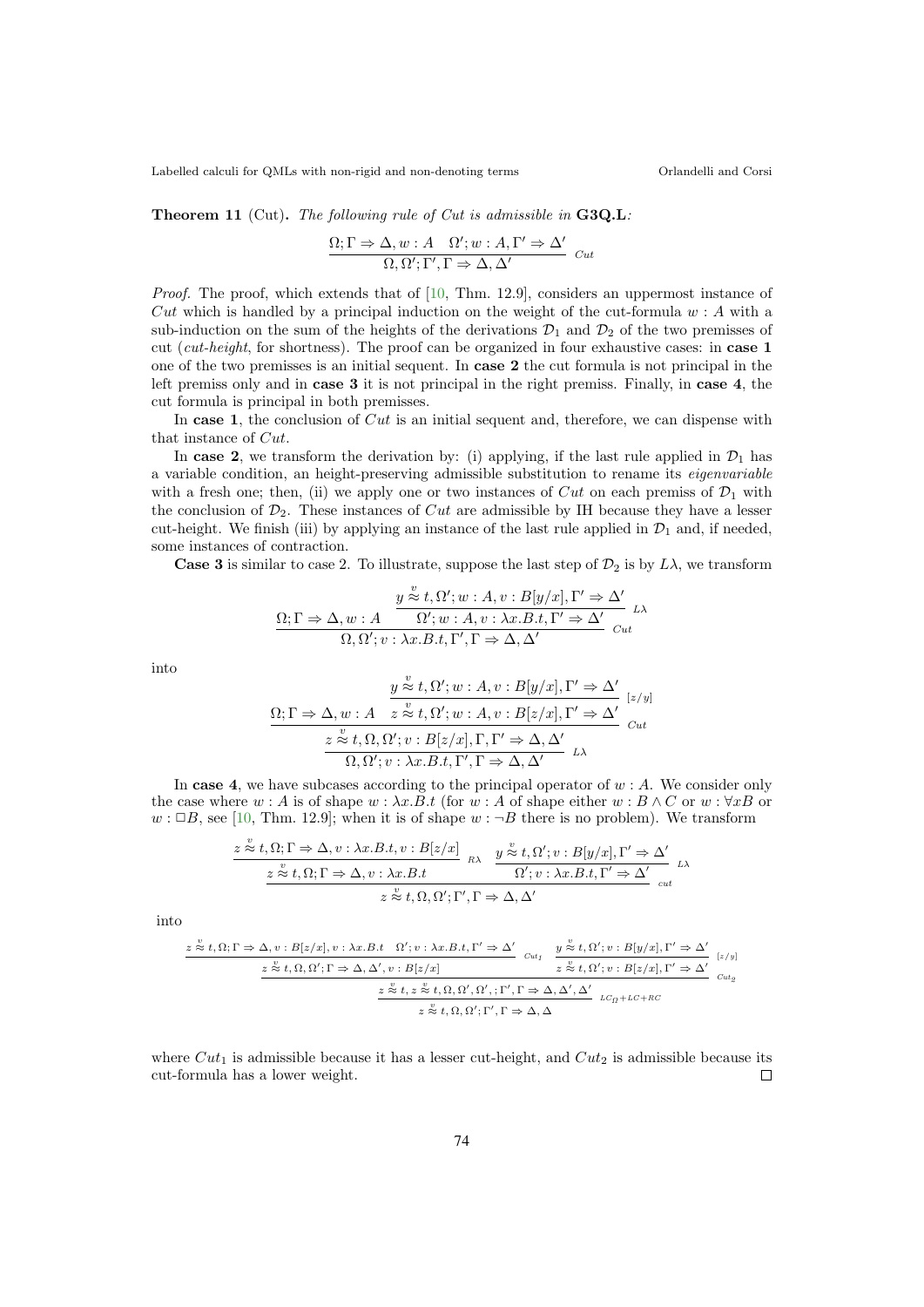### 3.2.2 Soundness and Completeness

**Definition 12.** Given a model  $M = \langle W, R, D, V \rangle$ , let f : LAB  $\cup$  VAR  $\longrightarrow$  W  $\cup$  D be a function mapping labels to worlds of the model and mapping variables to objects of the union of the domains of the model. We say that:

$$
\mathcal{M} \text{ satisfies } w : A \text{ under } f \quad \text{ iff } \quad f \models_{f(w)}^{\mathcal{M}} A
$$
\n
$$
\mathcal{M} \text{ satisfies } x \in w \text{ under } f \quad \text{ iff } \quad f(x) \in D_{f(w)}
$$
\n
$$
\mathcal{M} \text{ satisfies } w\mathcal{R}v \text{ under } f \quad \text{ iff } \quad f(w)\mathcal{R}f(v)
$$
\n
$$
\mathcal{M} \text{ satisfies } x \stackrel{w}{\approx} t \text{ under } f \quad \text{ iff } \quad \left\{ \begin{array}{ll} V(t, f(w)) = f(x) & \text{ if } t \text{ is an individual constant;} \\ f(t) = f(x) & \text{ if } t \text{ is a variable;} \end{array} \right.
$$

Given a sequent  $\Omega;\Gamma \Rightarrow \Delta$  we say that it is  $\mathbf{Q}\lambda.\mathbf{L}\text{-}valid$  iff for every pair  $\mathcal{M}, f$  where  $\mathcal M$  is a model for  $\mathbf{Q}\lambda\mathbf{L}$ , if M satisfies under f all formulas in  $\Omega$ , Γ then M satisfies under f some formula in  $\Delta$ .

**Theorem 13** (Soundness). If a sequent  $\Omega; \Gamma \Rightarrow \Delta$  is  $\mathbf{G3Q}\lambda.\mathbf{L}$ -derivable, then it is  $\mathbf{Q}\lambda.\mathbf{L}$ -valid.

*Proof.* The proof is by induction on the height of the  $G_3Q\lambda$ . L-derivation of  $\Omega:\Gamma \Rightarrow \Delta$ . The base case holds since  $\Gamma$  and  $\Delta$  have one formula in common, and it is easy to see that the propositional rules, the rules for  $\forall$ , and the rules for  $\Box$  preserve validity on every model.

For rule  $L\lambda$ , let the last step of  $\mathcal D$  be:

$$
\frac{y \stackrel{w}{\approx} t, \Omega; w : A[y/x], \Gamma \Rightarrow \Delta}{\Omega; w : \lambda x. A.t, \Gamma \Rightarrow \Delta} \quad L\lambda
$$

Let M and f be such that M satisfies under f all formulas in  $\Omega, \Gamma$  and the formula  $w : \lambda x.A.t.$ We have to prove that M satisfies under f also some formula in  $\Delta$ . Since  $f \models_{f(w)}^{\mathcal{M}} \lambda x.A.t$ , we know that, in  $f(w)$ , the term t denotes some object  $a \in D$  and that  $f^{y \triangleright a} \models_{f(w)}^{\mathcal{M}} A[y/x]$ , where y does not occur in  $\Omega, \Gamma, A$ . This implies that M satisfies under  $f^{y\triangleright a}$  all formulas in  $y \stackrel{w}{\approx} t, \Omega; w : A[y/x], \Gamma$ , and therefore, by IH, M satisfies under  $f^{y \triangleright a}$  also some formula in  $\Delta$ . Since y does not occur in  $\Delta$ , we conclude that M satisfies under f some formula in  $\Delta$ .

For rule  $R\lambda$ , let the last step of  $\mathcal D$  be:

$$
\frac{y \stackrel{w}{\approx} t, \Omega; \Gamma \Rightarrow \Delta, w : \lambda x. A.t, w : A[y/x]}{y \stackrel{w}{\approx} t, \Omega; \Gamma \Rightarrow \Delta, w : \lambda x. A.t} \quad R\lambda
$$

We consider an arbitrary pair  $\mathcal{M}, f$  satisfying all formulas in  $y \stackrel{w}{\approx} t, \Omega, \Gamma$ . By IH we know that they satisfy also some formula in  $\Delta, w : \lambda x.A.t, w : A[y/x]$ . If they satisfy some formula in  $\Delta, w : \lambda x.A.t$  there is nothing to prove. Else, M satisfies under f the formulas  $w : A[y/x]$  and  $y \stackrel{w}{\approx} t$ , in this case it is easy to see that M satisfies under f also  $\lambda x.A.t$ .

The rules for identity preserves validity on every model: the proof is standard for rules  $Re f$ and Repl, and for  $Right'$ , it depends on the fact that variables are rigid designators. Also the rules  $DenVar$  and  $DenId$  preserves validity on every model. For  $DenVar$  this depends on the fact that variables denote in every world. For  $DenId$ , this holds because the fact that M satisfies  $y \approx x$  under f means that  $f(x) = f(y)$ . Therefore, M must also satisfy under f the formula  $w : x = y$ .

If the last step in  $D$  is by a non-logical rule R of  $G3Q\lambda$ . L, we can show that R preserves  $\mathbf{Q}\lambda$ . L-validity. To illustrate, if R is Rig, we consider a model M where constants are rigid designators, see Table 4. Given a generic  $f$  such that  $M$  satisfies under  $f$  all formulas in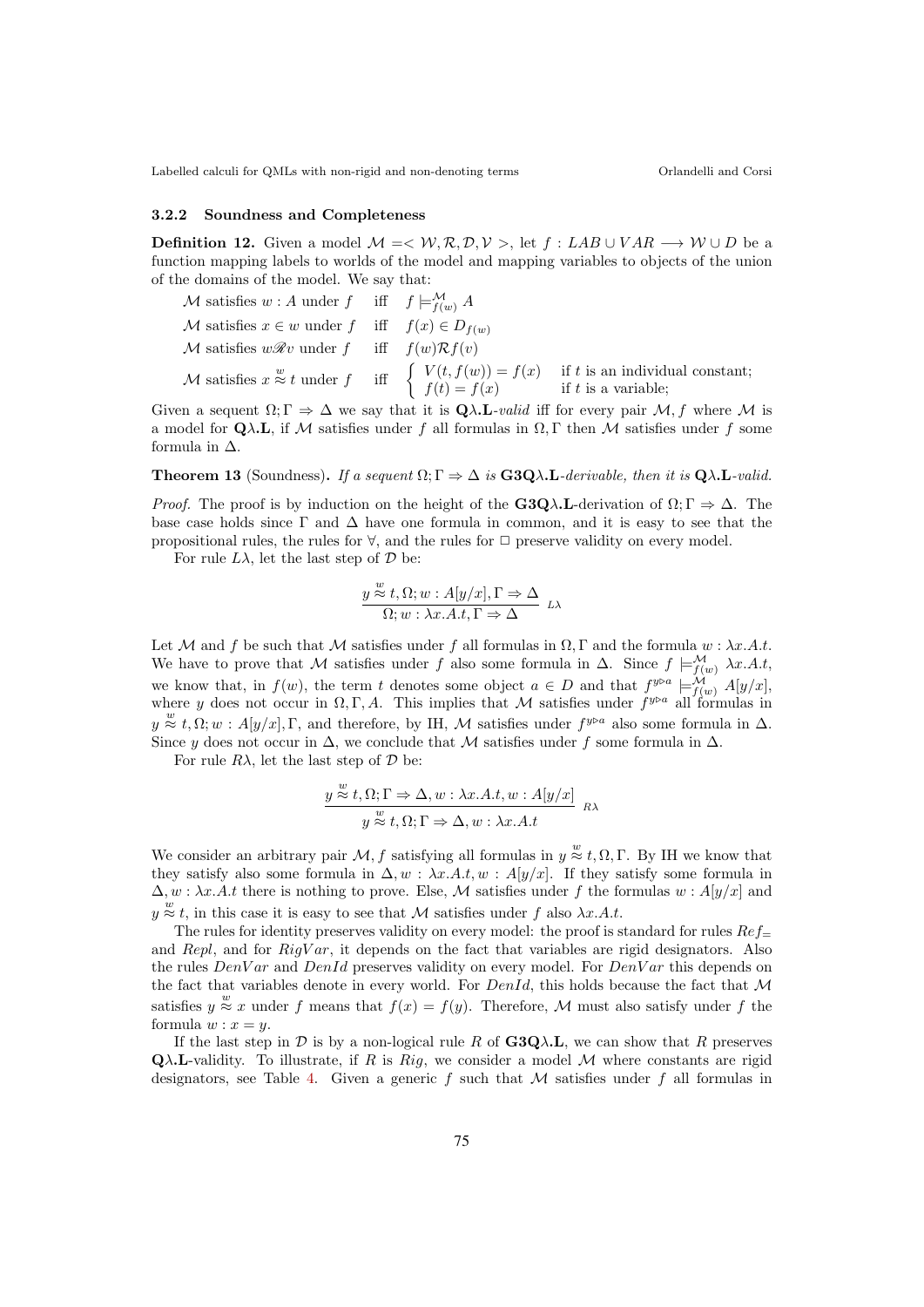$w\mathcal{R}v, x \stackrel{w}{\approx} t, \Omega, \Gamma$ . We have to prove that M satisfies under f also some formula in  $\Delta$ . By rigidity, M satisfies under f also  $x \overset{v}{\approx} t$  and, by IH, we conclude that it satisfies some formula in ∆.

**Theorem 14** (Completeness). If a sequent  $\Omega; \Gamma \Rightarrow \Delta$  is  $\mathbf{Q}\lambda \mathbf{L}$ -valid, it is  $\mathbf{G} \mathbf{3} \mathbf{Q} \lambda \mathbf{L}$ -derivable.

Proof. The proof is organized in four main steps. First, in Def. 15, we sketch a root-first  $G3Q\lambda$ . L-proof-search procedure. Second, in Def. 16, we define the notion of saturation for a branch of a  $G_3Q\lambda$ . L-proof-search tree and, in Proposition 17, we show that, for every sequent, a  $G3Q\lambda.L$ -proof-search either gives us a  $G3Q\lambda.L$ -derivation of that sequent, or it has a saturated branch. Third, in Def. 19, we define a model  $\mathcal{M}^{\mathcal{B}}$  out of a saturated branch  $\mathcal{B}$ . Finally, in Lemma 20, we prove that  $\mathcal{M}^{\mathcal{B}}$  is a model for  $\Omega \setminus I$ , that falsifies  $\Omega \cdot \Gamma \Rightarrow \Lambda$ 20, we prove that  $\mathcal{M}^{\mathcal{B}}$  is a model for  $\mathbf{Q}\lambda$ . L that falsifies  $\Omega:\Gamma\Rightarrow\Delta$ .

**Definition 15.** A G3Q $\lambda$ .L-proof-search tree for a sequent  $\Omega$ ;  $\Gamma \Rightarrow \Delta$  is a tree of sequents generated according to the following inductive procedure. At step 0 we write the one node tree  $\Omega: \Gamma \to \Delta$ . At step n + 1, if all leaves of the tree generated at step n are initial sequents, the procedure ends. Else, we continue the bottom-up construction by applying, to each leaf that is not an initial sequent, each applicable instance of a rule of  $G3Q\lambda$ . L or, if no rule instance is applicable, we copy the leaf on top of itself. For rules  $Ref_{=}$ ,  $Ref_{\mathcal{W}}$ ,  $Ser$ ,  $NonEm$ ,  $Cons$ ,  $DenVar$ and  $Tot$ , we consider applicable only instances where, save for *eigenvariables*, all terms and labels occurring in the active formula of that instance already occur in the leaf. See [10, Thm. 12.14] for the details of the inductive procedure.

**Definition 16** (Saturation). A branch  $\beta$  of a  $G_3Q\lambda$ . L-proof-search tree for a sequent is  $Q\lambda$ . saturated if it satisfies the following conditions, where  $\Gamma(\Delta)$  is the union of the antecedents (succedents) occurring in that branch,

- 1. no  $w : p$  occurs in  $\Gamma \cap \Delta$ ;
- 2. if  $w : \neg A$  is in  $\Gamma$ , then  $w : A$  is in  $\Delta$ ;
- 3. if  $w : \neg A$  is in  $\Delta$ , then  $w : A$  is in  $\Gamma$ ;
- 4. if  $w : A \wedge B$  is in  $\Gamma$ , then both  $w : A$  and  $w : B$  are in  $\Gamma$ ;
- 5. if  $w : A \wedge B$  is in  $\Delta$ , then at least one of  $w : A$  and  $w : B$  is in  $\Delta$ ;
- 6. if both  $w : \forall x A$  and  $y \in w$  are in  $\Gamma$ , then  $w : A(y/x)$  is in  $\Gamma$ ;
- 7. if  $w : \forall x A$  is in  $\Delta$ , then, for some  $z, w : A(z/x)$  is in  $\Delta$  and  $z \in w$  is in  $\Gamma$ ;
- 8. if both  $w : \Box A$  and  $w\mathcal{R}v$  are in  $\Gamma$ , then  $v : A$  is in  $\Gamma$ ;
- 9. if  $w : \Box A$  is in  $\Delta$ , then, for some  $u, u : A$  is in  $\Delta$  and  $w\mathscr{R}u$  is in  $\Gamma$ ;
- 10. if  $w : \lambda x.A.t$  is in  $\Gamma$ , then, for some z, both  $z \stackrel{w}{\approx} t$  and  $w : A[z/x]$  are in  $\Gamma$ ;
- 11. if  $w : \lambda x.A.t$  is in  $\Delta$  and  $y \stackrel{w}{\approx} t$  is in  $\Gamma$ , then  $w : A[y/x]$  is in  $\Delta$ ;
- 12. if the principal formulas of some instance of one of  $Ref_{=}$ ,  $Repl$ ,  $Right'ar$ ,  $DenVar$ , and  $DenId$  is in  $\Gamma$ , then also the corresponding active formulas are in  $\Gamma$ .
- $13_R$ , if R is a non-logical rule of **G3tm.L**, then for each set of principal formulas of R that are in  $\Gamma$  also the corresponding active formulas are in  $\Gamma$  (for some *eigenvariable* of R, if any).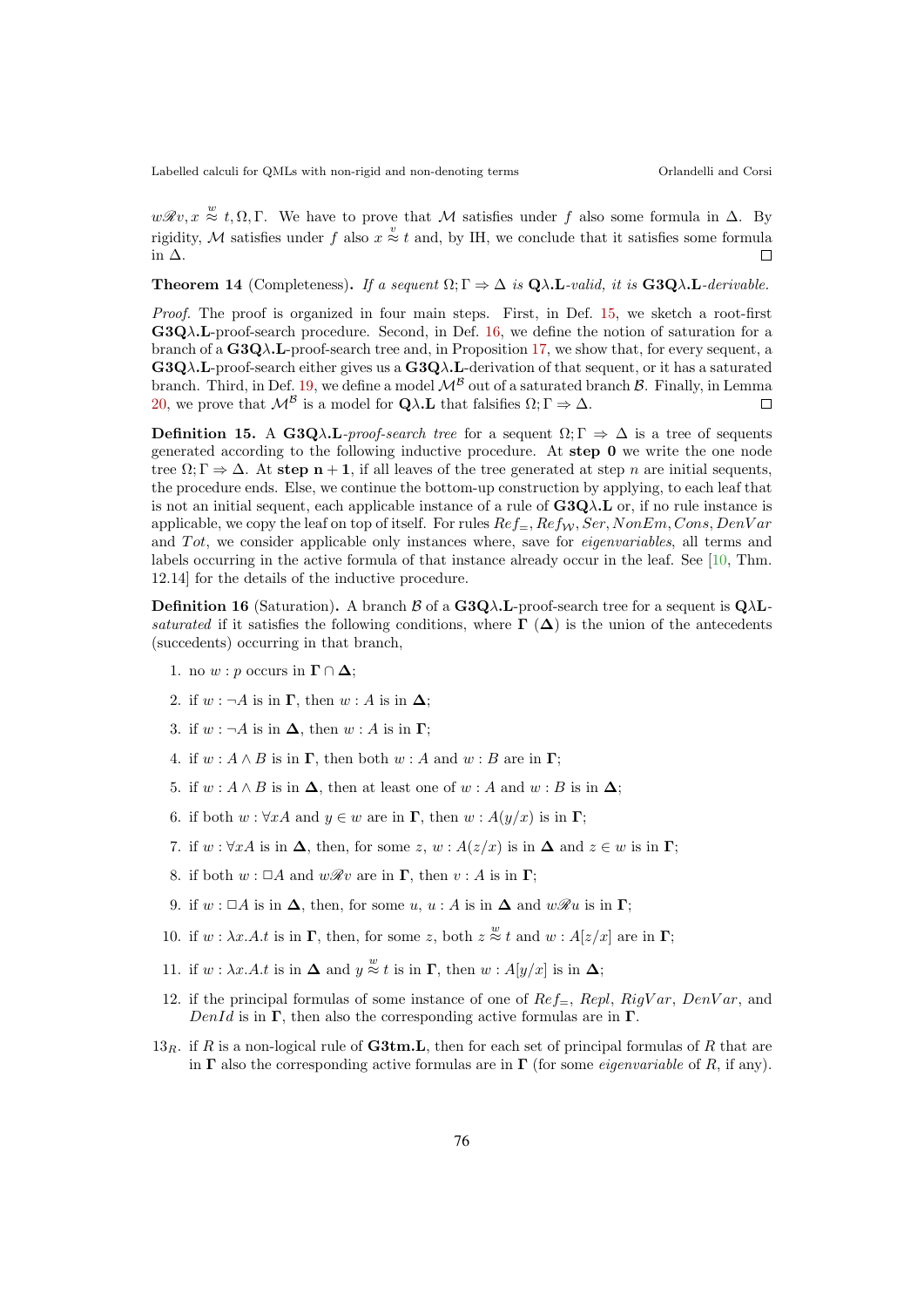**Proposition 17.** Let us consider a  $G_3Q\lambda$ . L-proof-search tree for a sequent S, two cases are possible: either the tree is finite or not. If the tree is finite, given that all of its leaves are initial sequents and that it grows by applying rules of  $G3Q\lambda L$ , it is a  $G3Q\lambda L$ -derivation of S and, by Theorem 13, S is  $Q\lambda$ . L-vaild. Else, by König's Lemma, the tree has an infinite branch B that is  $\mathbf{Q}\lambda \mathbf{L}$ -saturated since every applicable rule instance has been applied at some step of the construction of the tree.

**Proposition 18.** It is immediate to notice that, by saturation under rule  $Re f$  and Repl the set of variables x, y such that  $w : x = y$  is in  $\Gamma$  form an equivalence class and that, by saturation under  $RigVar$ , the same equivalence class holds with respect to each label v occurring in  $\Gamma$ ,  $\Delta$ .

**Definition 19.** Let  $\beta$  be a saturated branch of a  $G3Q\lambda$ **L**-proof-search tree for a sequent. The model  $\mathcal{M}^B = \langle \mathcal{W}^B, \mathcal{R}^B, \mathcal{D}^B, \mathcal{V}^B \rangle$  is defined from  $\mathcal B$  as follows:

- $W^{\beta}$  is the set of all labels occurring in  $\beta$ ;
- $\mathcal{R}^{\mathcal{B}}$  is such that  $w\mathcal{R}v$  iff  $w\mathcal{R}v$  occurs in  $\mathcal{B}$ ;
- $\mathcal{D}^{\mathcal{B}}$  is such that, for each  $w \in \mathcal{W}^{\mathcal{B}}$ ,  $D_w$  is the set containing, for each variable x such that  $x \in w$  occurs in B, the equivalence class [x] of all x, y such that  $w : x = y$  occurs in B;
- $V^{\mathcal{M}}$  is defined as follows:
	- − for every predicate  $P^n \in \mathcal{S}^{\lambda}$ ,  $V(P^n, w)$  is the set of all *n*-tuples of equivalence classes of variables  $\langle [x_1], \ldots, [x_n] \rangle$  such that  $w : Px_1, \ldots, x_n$  occurs in  $\Gamma$ ;
	- for every constant  $c \in \mathcal{S}^{\lambda}$ ,  $V(c, w)$  is  $[x]$  if  $x \stackrel{w}{\approx} c$  occurs in  $\Gamma$ , else it is undefined.

**Lemma 20.** If  $\mathcal{M}^{\mathcal{B}}$  is the model defined from a saturated branch  $\mathcal{B}$  of a G3Q $\lambda$ . L-proof-search tree for a sequent  $\Omega; \Gamma \Rightarrow \Delta$  and  $\sigma$  is the assignment defined by  $\sigma(x) = [x]$ , then, for each labelled formula  $w : A$  occurring in  $B$ ,

- 1.  $\sigma \models^{\mathcal{M}^{\mathcal{B}}}_{\mathcal{M}} A$ iff  $w : A$  occurs in  $\Gamma$
- 2.  $M^B$  is a model for  $Q\lambda$ .L.

*Proof.* The proof of claim 1 is by induction on the weight of  $w : A$ . The base case holds thanks to the definition of  $V^B$ , and the inductive cases depends on the construction of  $M^B$  and on properties 2–12 of the definition of saturated branch.

To illustrate, suppose  $w : A \equiv w : \lambda x B.t$ . If  $w : A$  occurs in  $\Gamma$ , then, by Def. 16.10, for some z,  $z \approx t$  and  $w : B[z/x]$  are in  $\Gamma$ . This implies that  $\sigma_w(t) = [z]$  and, by IH, that  $\sigma^{x \triangleright [z]} \models^{\mathcal{B}}_w B$ . Thus,  $\sigma \models_w^B \lambda x.B.t.$  Else,  $w : \lambda x.B.t$  is in  $\Delta$  and, for each t such that  $y \stackrel{w}{\approx} t$  is in  $\Gamma$  (if any), Def. 16.11 entails that  $w : B[y/x]$  is in  $\Delta$ . By construction we have that that  $\sigma_w(t) = [y]$  and, thanks to IH (and 16.1),  $\sigma^{x\triangleright [y]} \not\models w^{\mathcal{M}^{\mathcal{B}}} B$ . We conclude that  $\sigma \not\models w^{\mathcal{M}^{\mathcal{B}}} \lambda x.B.t.$ 

Claim 2 holds thanks to property  $13_R$  of saturated branch: if a non-logical rule R is in G3Q $\lambda$ .L, then we have to show that  $\mathcal{M}^{\beta}$  satisfies the semantic property corresponding to R. This holds by construction of  $\mathcal{M}^B$  since  $\mathcal B$  is saturated with respect to rule R. For example, for rule Rig, we have to prove that  $w \mathcal{R}^B v$  and  $s_w(t) \in D^B - \text{i.e.}$ ,  $s_w(t)$  is defined in  $\mathcal{M}^B - \text{implies}$ that  $s_v(t) = \sigma_w(t)$ . Suppose that  $w\mathcal{R}v$  is in  $\Gamma$ , if t is a variable, then, 16.12 entails that, for all y, if  $y \stackrel{w}{\approx} t$  is in  $\Gamma$ , then, also  $y \stackrel{v}{\approx} t$  is in  $\Gamma$  (by saturation under *DenVar*, *DenId*, *RigVar*, and Repl). Else, t is a constant and if, for some y,  $y \approx t$  is in  $\Gamma$ , saturation under rule Rig entails that  $y \stackrel{v}{\approx} t$  is in  $\Gamma$ . In both cases  $\mathcal{M}^{\mathcal{B}}$  behaves as desired.  $\Box$